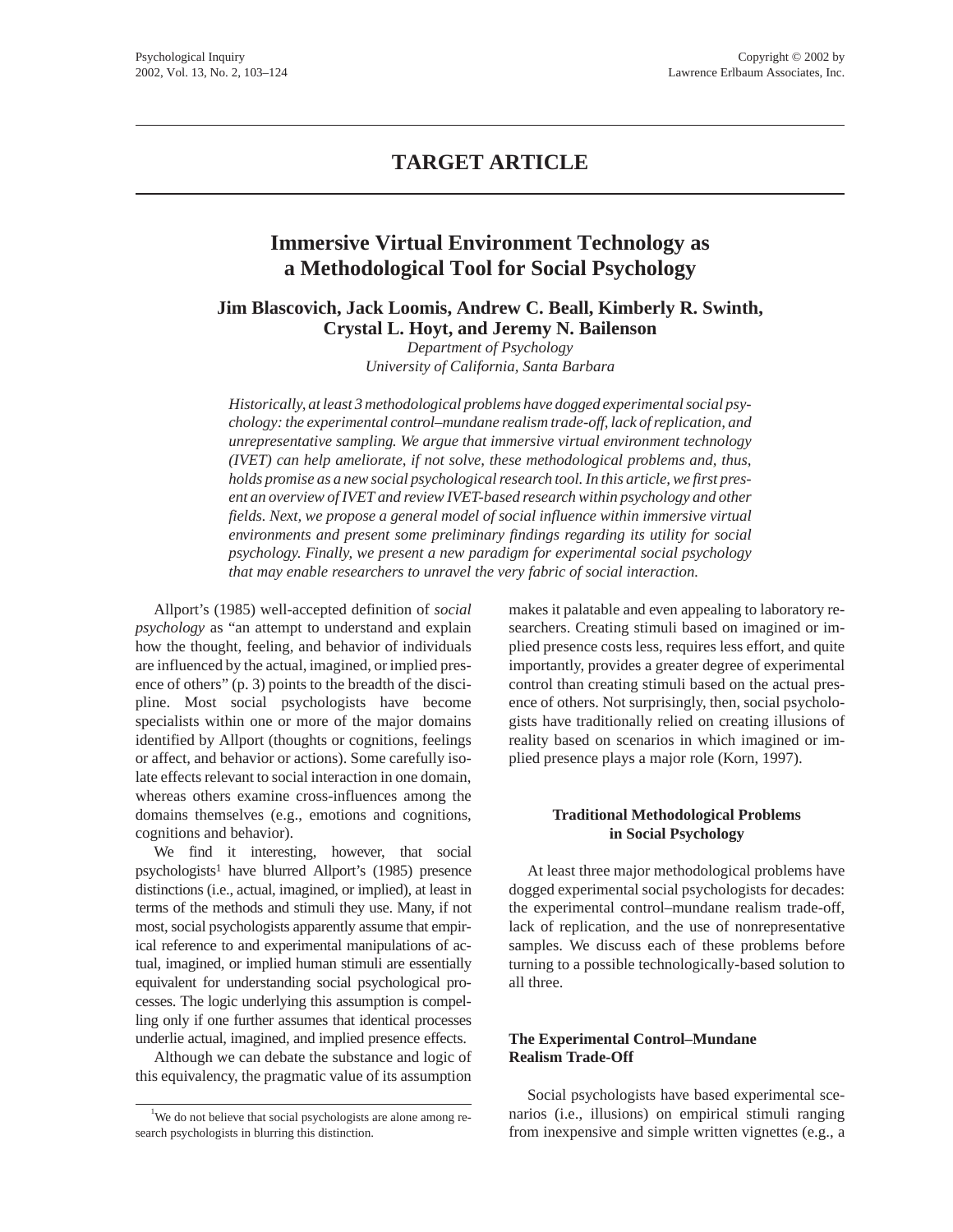choice–dilemmas item; Kogan & Wallach, 1964) to more expensive and complicated scenarios involving trained actors (i.e., confederates) and elaborate props (e.g., an experimental casino; Blascovich, Veach, & Ginsburg, 1973). The former facilitate experimental control (i.e., precise manipulation of independent variables), and the latter facilitate mundane realism (i.e., the extent to which an experiment is similar to situations encountered in everyday life; Aronson & Carlsmith, 1969).

Ideally, mundane realism increases participants'engagement within experimental situations and their sensitivity to independent variable manipulations, thereby increasing experimental impact (i.e., the degree to which experimental manipulations affect participants with the intended effect). As Lewin (as cited in Korn, 1997) stated:

If one makes use of elaborate arrangements or even creates situations with strong forces, as theoretical requirements also demand shall be the case, then only a very small percentage of experimental subjects will act as though they feel themselves to be experimental subjects. Others soon get involved in the situation and accordingly become free and natural. (p. 42)

Most would agree that simple written vignettes are far less compelling (i.e., many participants will feel as though they are in an experiment) than the more elaborate staged scenarios that Lewin described. Thus, in general, the more elaborate and complicated the scenario, the more compelling the experimental situation will be for participants.

Unfortunately, however, our more elaborate experimental situations generally engender both increased costs (time and money) and a loss of experimental control. To the extent that experimental situations or scenarios are sterile or austere (i.e., simple and lacking in realistic stimuli and environments), control of extraneous variables is facilitated. A simple vignette, for example, is easy to control. Conversely, the more complicated the scenario is, the more control problems can arise, for example, keeping confederates unbiased and blind to condition. Furthermore, keeping confederates' verbal and nonverbal behaviors and other actions exactly the same (except when experimental manipulations call for differences) is difficult, if not impossible, to accomplish. Consequently, a trade-off typically exists between experimental control and mundane realism: the higher the mundane realism, the lower the experimental control. Thus, although experimental control is greater in more sterile scenarios, mundane realism is generally reduced, thereby lessening the overall experimental impact (Aronson & Carlsmith, 1969; see Figure 1a).

Many social psychologists have sacrificed experimental control in favor of mundane realism and generalizability by turning to surveys and field experiments. Both play an important role in social psychology and both have been used with great success. However, the laboratory, with its imbued sense of control, still holds great appeal as reflected by the fact that the overwhelming majority of studies published in major social psychological journals have been experimental or quasi-experimental in nature.

Historically, technological advances have allowed researchers to lessen the mundane realism–control trade-off. As telecommunications and computer technology and their integration have advanced, for example, the simple written vignette has given way in many instances to multimedia scenarios. Similarly, photographs began to accompany written vignettes early on, and audio-recording technologies facilitated an increase in the realism of human stimuli (e.g., Milgram's 1963 "learner"). Moreover, the advent of inexpensive video-recording technology allowed participants to hear and see controlled human stimuli (e.g., Simons, 2000).

More recently, computer-based digital recording and editing capabilities have enabled researchers to system-



**Figure 1.** *(a) The experimental control–mundane realism trade-off and the impact of (b) multimedia graphics and (c) immersive virtual environment technology on this trade-off.*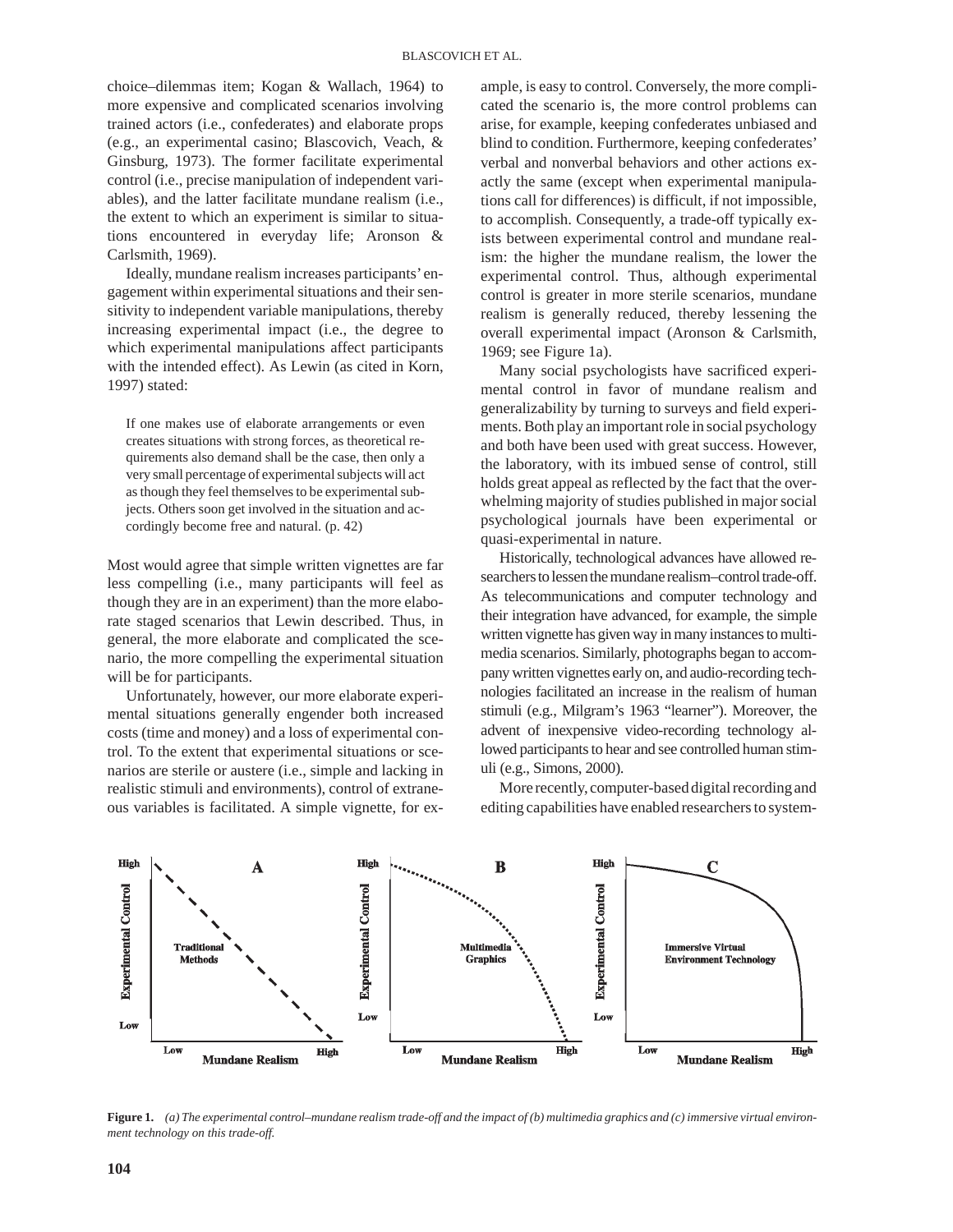aticallyandconditionallycontrolthepresentationofhuman images, even animated and three-dimensional ones.Thus,experimenterscanarrangeasequenceofhuman images that includes verbal and behavioral responses that are based on a participant's intervening responses (e.g., Massaro, Cohen, Daniel, & Cole, 1999). Sophisticated technology has enabled investigators to increase mundane realism without entirely sacrificing experimental control (see Figure 1b). However, the effects of incorporating such high-tech (e.g., three-dimensional computer graphics) or even low-tech (e.g., photographs) marvels into our illusions has seldom been studied systematically.

### **Lack of Replication**

Replication, particularly exact replication, remains problematic in social psychology for at least two reasons. First, unlike its sister physical and life sciences, our gatekeepers (e.g., editors, grant review panels) do not seem particularly keen on publishing replications. Indeed, it is difficult to publish a purely cross-sectional replication from an independent laboratory in a major journal. Moreover, it is nearly impossible to publish a failure to replicate except perhaps in relatively obscure journals.<sup>2</sup> Not surprisingly, then, we may have a large "file drawer" problem (Rosenthal, 1979) in social psychology.

A second and more substantive reason for the dearth of replications in social psychology is the difficulty researchers experience implementing and using the exact methods and procedures of other investigators. This difficulty stems, in part, from a paucity of detailed information in the methods and procedures sections of articles in our journals. (e.g., How did the confederates dress? What tone of voice did they use? How were they trained? What color was the experimental room?) The transmission of "lab lore" (Aronson & Carlsmith, 1969) from lab to lab or even within the same lab over time occurs relatively infrequently. Hence, a procedures section that reports, "participants were led to believe … " without specifying exactly how, makes replication difficult without inside information on what worked and what did not work to create the illusion. Replication difficulty also stems from the fact that researchers do not share physically identical laboratories, thereby eliminating perfect replications of scenarios.

#### **Nonrepresentative Samples**

Finally, we have a sampling problem. Although experimental control and, hence, internal validity demands random assignment of participants to conditions (Campbell & Stanley, 1963), it does not demand random or even representative participant selection. However, lack of random assignment and selection poses a major threat to external validity and generalizability. Nonetheless, this does not appear to have halted experimental social psychology in its tracks—far from it. Most experimental social psychologists still use samples of convenience, typically college students, whom they do not select randomly, even from their own cohort.

Again, technological improvements may increase the incidence of more representative sampling in the future. The vast and relatively recent advances in computer networking technology (i.e., the Internet) hold promise for alleviating the problem of nonrepresentative sampling in social psychology, making more representative and possibly even random sampling from target populations more practical.

### **Virtual Environments**

Virtual reality, or *virtual environments* (VEs) as many scientists prefer, caught the attention of both the public and researchers during the 1990s (Biocca & Levy, 1995), although the seminal ideas and even technical prototypes extend back nearly 45 years (Kalawsky, 1993). We define a VE as synthetic sensory information that leads to perceptions of environments and their contents as if they were not synthetic. An *immersive virtual environment* (IVE) is one that perceptually surrounds an individual. Immersion in such an environment is characterized as a psychological state in which the individual perceives himself or herself to be enveloped by, included in, and interacting with an environment that provides a continuous stream of stimuli (Witmer & Singer, 1998). A shared, or collaborative, IVE is one in which multiple individuals are perceptually surrounded by the same VE. Typically, either a virtual human-like figure or some nonhuman object represents each user in a shared IVE.

VEs, IVEs, and shared IVEs, in theory, may be primarily visual, auditory, haptic (e.g., touch), olfactory, gustatory, or thermal or be any combination of these senses. Typically, VEs allow for action, movement, and sometimes speech on the part of users. Today, VEs are created in software and delivered to users via computer hardware (discussed later).

Arguably, social psychologists have been creating virtual (i.e., synthetic) environments, even immersive ones, for decades using hard scenery, props, and real people (i.e., confederates). Milgram's (1963, 1974) obedience environment, for example, is well known and has been well publicized. Its impact was unquestionably strong, indeed so strong and compelling as to have raised major ethical questions regarding the power of

<sup>2</sup> However, *Representative Research in Social Psychology,* published by the University of North Carolina Press, makes an effort.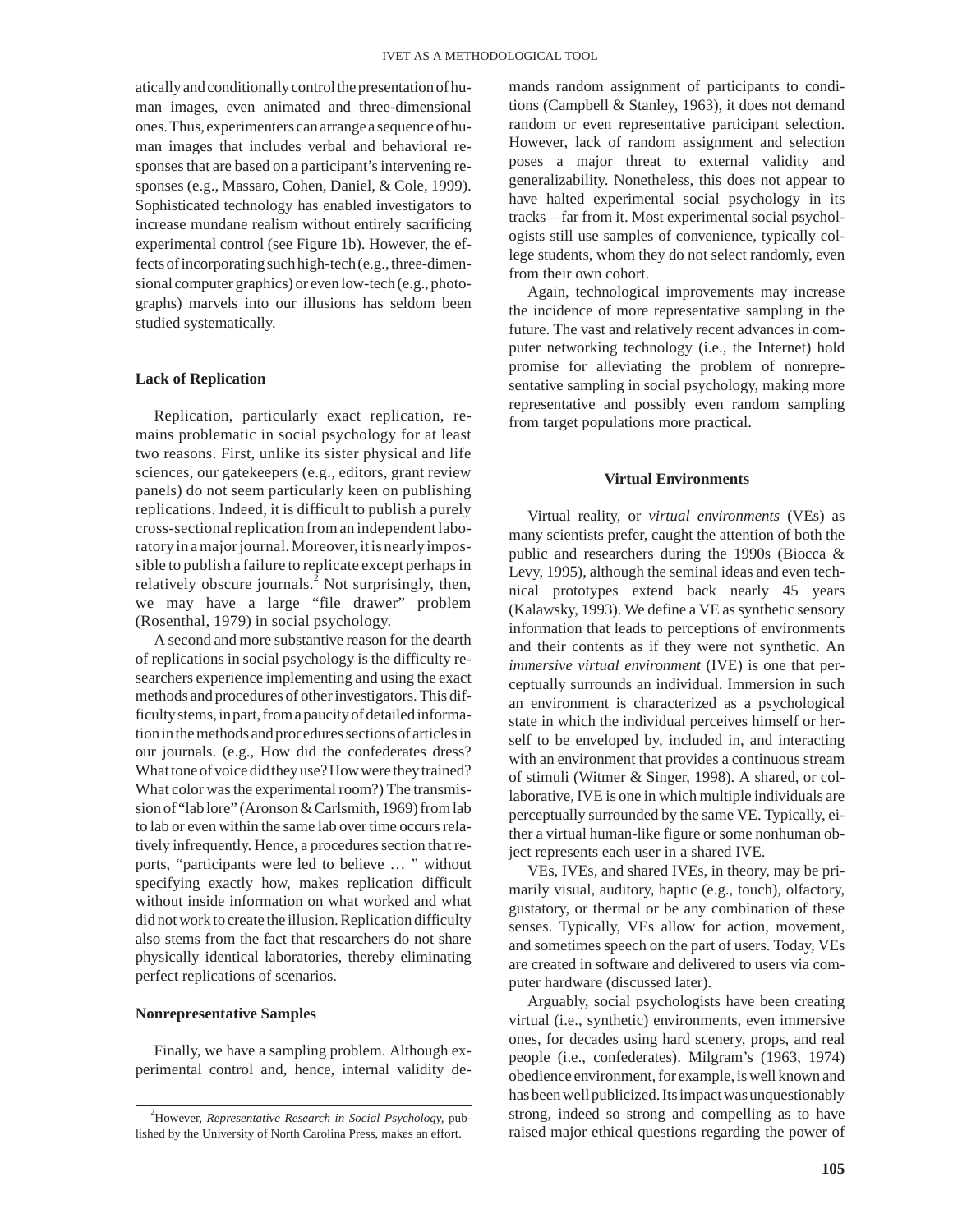such environments to convince participants of their own capabilities for immorality (Baumrind, 1964). Milgram's (1963) research became famous initially because his demonstration that so many of his participants obeyed an authority figure, even in the face of evidence that they were physically harming someone else, was thought to be counterintuitive. However, as Mixon (1972) pointed out, given the compelling nature of his synthetic environment, what should be counterintuitive or surprising is the number of Milgram's (1963) participants who did not obey. Similarly, Zimbardo's prisoner–guard study (Haney, Banks, & Zimbardo, 1973; Zimbardo, 1973) created a synthetic environment that was so compelling as to cause Stanford students randomly assigned to the role of prison guard to abuse fellow students assigned to the role of prisoners. Moreover, those "prisoners" assumed a stigmatized "criminal" identity. The impact of Zimbardo's synthetic environment was so great that he had to terminate the study halfway through its planned duration.

Clearly, social psychologists can create compelling scenarios, and just as clearly, such scenarios can create ethical issues. However, they need not, as there is no necessary relation between compelling experimental scenarios and the mistreatment of participants. Synthetic experimental scenarios created out of concrete props are costly, difficult to control, as Zimbardo (1973) found, and consequently expensive and difficult to replicate.

Today, however, we can create VEs and IVEs using laboratory computer technology. Using high-resolution graphics computers and sophisticated software, we can create and store VEs, or "worlds," as three-dimensional databases. With laboratory PC processing speeds currently in the gigahertz range and doubling approximately every 18 months, we can render appropriate visual, auditory, and even haptic information to users within milliseconds. This rendering rate is fast enough so that users typically do not experience perceptible lag between changing their orientation or position within a VE and the scene that they subsequently experience.

# **The Promise of IVEs for Social Psychology**

We believe that social psychologists can, in many cases, ameliorate, if not solve, the dogged methodological problems described previously by adopting IVET as a research tool. Just as earlier advances in technology have helped expand the operating characteristic (i.e., the experimental control–mundane realism trade-off; see Figures 1a and 1b), we believe IVET will expand it even further (see Figure 1c), perhaps someday eliminating the trade-off altogether. IVEs provide a compelling sense of personal, social, and environmental presence for users (Heeter, 1992; Held & Durlach, 1992; Witmer & Singer, 1998), while allowing the investigator near-perfect control over the experimental environment and actions within it.

Replications, or at least near-perfect replications, become quite possible. Having access to another investigator's complete and exact experimental situations and procedures via access to a computer simplifies replication. Hence, one can replicate and extend experiments without fear of nagging differences or missing information (e.g., lab lore) between the replication and the original experimental environment. Another investigator's scenario is only an e-mail or a mouse click away.

Finally, the sharing of VEs allows not only for cross-sectional replication but also for more representative sampling. Whole experiments can be carried out concurrently in multiple laboratories via networked collaboratories. As Internet technology certainly makes possible, large demographically documented sampling frames will become available to researchers, allowing for equal probability sampling methods (Schwarz, Groves, & Schuman, 1998) and easy contact with potential research participants. As IVE entertainment technology reaches into homes in the future, it may even become possible to run experiments on participants that are truly representative of the populations to which we want to generalize.

In the remainder of this article, we discuss several topics that we believe necessary to understand the diffusion of IVET in social psychology. First, we briefly discuss key elements of IVET conceptually. Next, we propose a general model of social influence within IVEs. Finally, we review research and research ideas pertinent to the model and the adoption of IVET by social psychologists.

# **Immersive Virtual Environment Technology**

The historical record traces continuous and exponential advances in the technology of analog representations of the physical environment and objects within it. From cave drawings and sculpture in ancient times to modern paintings, photography, movies, and audio and video recordings, humans have progressed markedly in their development of creative technology. These technologies have allowed us to produce analog or virtual representations of environments, including other people, whether actual, imagined, or implied. Although some of these technologies provide a fairly immersive experience (e.g., Imax® films), recent advances in digital computing and associated hardware and software have introduced new technologies that enable individuals to create even more compelling, immersive virtual experiences.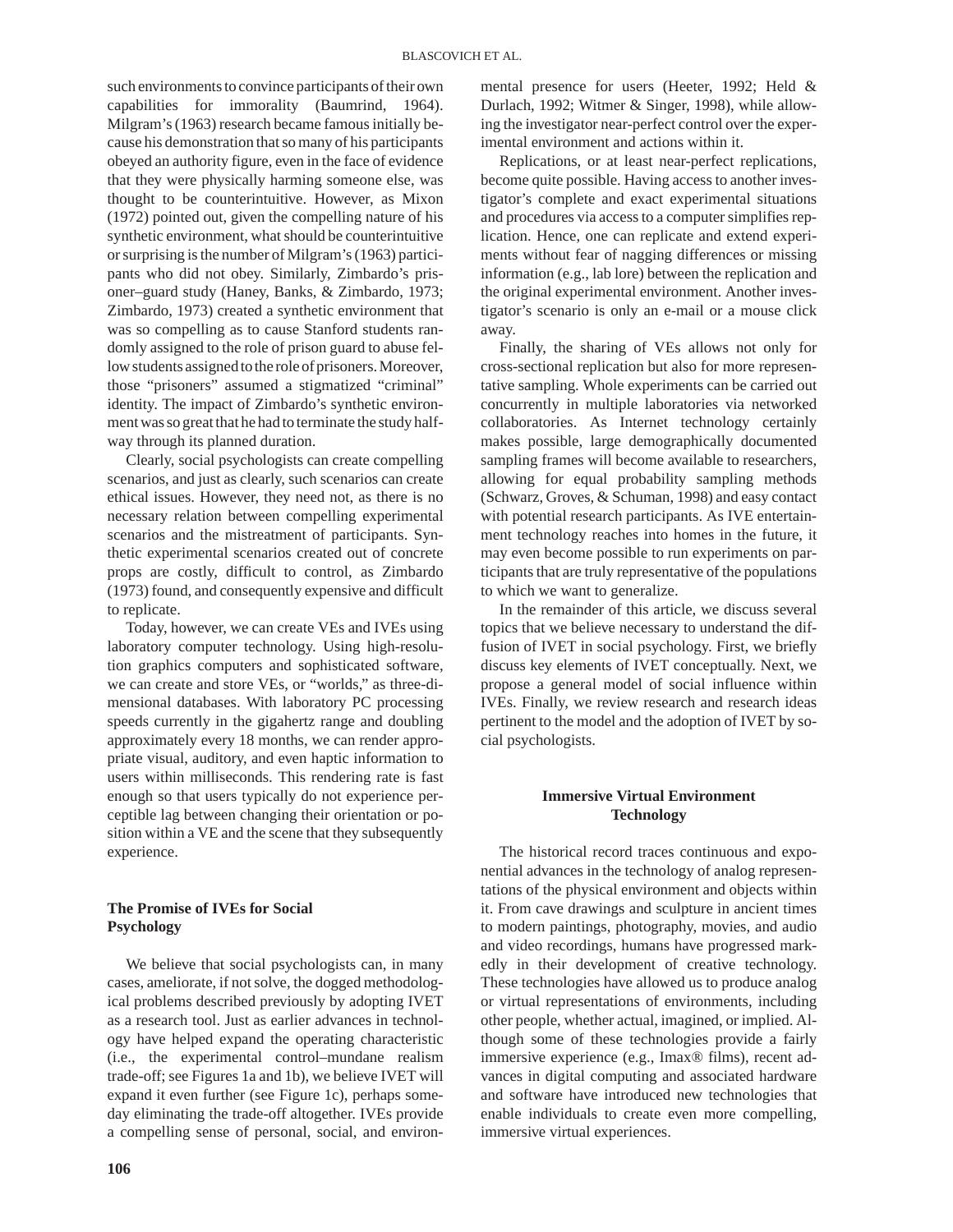### **Overview of the Technology**

Compelling IVEs require careful integration of hardware and software systems, including multimedia development software, databases, computers, rendering engines, and user interfaces. Figure 2 represents this integration. The user interface (Figure 2a) includes both a tracking system and a display system. The tracking system sends appropriate data to a computer (Figure 2b), which determines the user's position and orientation in virtual space and creates a set of coordinates by which to select appropriate information from a three-dimensional graphics database and appropriately render sensory information back to the user (Figure 2c). Thus, for example, with regard to visual information, if the user's head turns to the right, he or she views what is located on his or her virtual right, if the user's head turns to the left, he or she views what is located on his or her virtual left. Similarly, proper renderings are made for looking up or down and for moving toward and away or even for tilting and turning upside down. Acoustic and haptic renderings can similarly be generated by the systems of today.

#### **Software**

A *software toolkit* (i.e., an integrated set of individual software application programs) allows users to create VEs or worlds with a minimum of training but lots of practice. Much software is available freely  $(i.e., as shareware)$  or commercially.<sup>3</sup> Virtual worlds are simply synthetic representations of real or imagined physical worlds, albeit without the physical laws of nature necessarily applying. Like physical ones, VEs may appear seemingly boundless (e.g., the surface of the moon in space), or they may appear contained or delimited (e.g., the inside of a casino).

Basically, one needs to construct a three-dimensional model of a superordinate space (e.g., a room) and objects within it (e.g., chairs, computers, people). Every point in space is identified by three coordinates (e.g., *x, y,* and *z*) indexing a data point in a three-dimensional database. The size of the database is determined both by the overall dimensions of the world and the desired resolution within that world. Thus, three-dimensional databases representing virtual worlds can be relatively large.

High-level languages allow the creation of the superordinate space and the importing of three-dimensional models into it.<sup>4</sup> Both the space and the models are constructed with various two-dimensional polygons



**Figure 2.** *Conceptual depiction of immersive virtual environment technology.*



**Figure 3.** *Illustration of a wireframe room composed of six rectangles.*

(e.g.,triangles,squares).Forexample,Figure3depictsa wireframe model of aspace constructed from six rectangles. Once the wireframe model of the space is created, surfaces of various patterns including photographs, colors, and translucencies can be added. Figure 4A depicts a textured or surfaced virtual space, the walls of a virtual casino. VE creators must also add light sources. Virtual light sources can be ambient or focused and can vary in terms of wavelength, intensity, saturation, and so on. Similarly, virtual worlds have neither a magnetic field nor gravity. The latter is useful to add via software if the virtual world is to be Earth-like, although one can fix objects in virtual space independent of the "gravitational pull" of other objects.

Object models are created and surfaced in the same way that virtual spaces are created. Indeed, a virtual

 $3$ For a list of the current software we use, please contact Andy Beall: Beall@psych.ucsb.edu. <sup>4</sup>

For example, Vizard®, our own in-house rendering software library.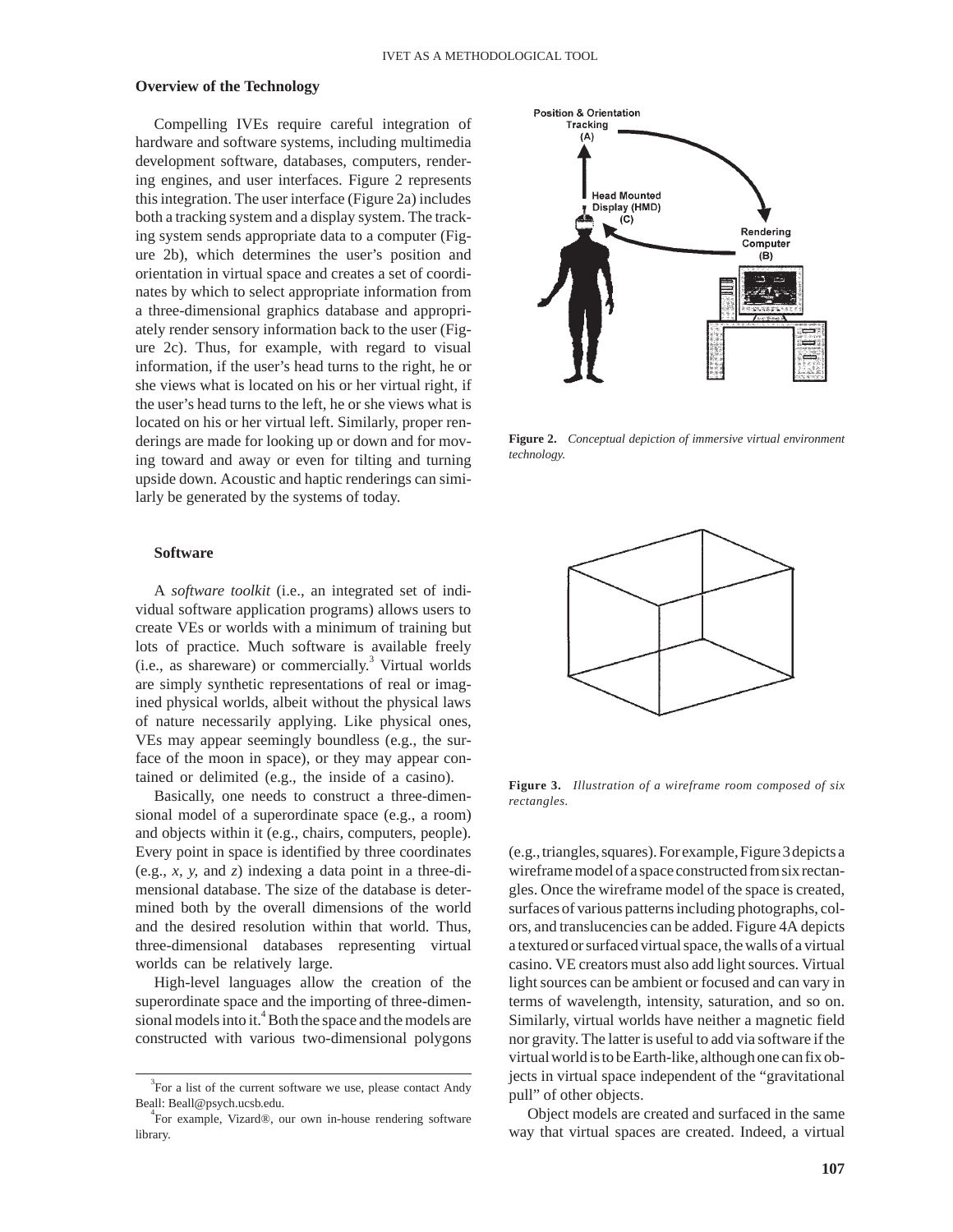

**Figure 4.** *Virtual space (a) with textured surfaces and (b) populated with virtual humans and other objects.*

world is simply a superordinate model of a space (e.g., a room) with smaller models (i.e., objects) within it. The creator can place and orient the object models at will in the virtual space or world. The virtual world need not be populated solely by visual models but can also easily be populated with models of sound and less easily, but possibly, with models of touch or smell. For example, we transformed the room depicted in Figure 4a into a casino by adding models of objects, including a blackjack table, slot machines, gaming chips, a dealing shoe, playing cards, stools, carpeting, light fixtures, and so on (Swinth & Blascovich, 2001). We also added human figures, including a dealer and blackjack players (see Figure 4b).

Once a model has been created, whether of a superordinate space or an object, the creator can store it digitally. Others can use it or change it, making their alterations available, in turn, to others. Thus, unlike with the use of physical objects or props (e.g., a real blackjack table), which must be replicated physically each time they are needed to create an illusory physical environment, digital object models need only be created once, a fact now well known among digital effects creators in the movie business. Perhaps tens, if not hundreds, of thousands of three-dimensional object models exist, and one may access many of them freely via the World Wide Web.5

Moreover, virtual worlds need not be static, a fact of great importance to social psychologists. Objects within VEs may move on their own, be controlled by real people or forces in the physical world, or react automatically, conditionally, or both to the actions of other objects. For example, when a human object representation touches a switch, a light, music, or both may "come on." Hence, worlds can be scripted (i.e., programmed) in the traditional sense of computer programming for action or change. By means of

speech-recognition software, a user or participant saying, "Hit me," can cause a virtual blackjack dealer to give another card to him or her. Touching a key on a virtual keyboard can cause a character to appear on a virtual monitor.

If the past is any guide, software toolkits for creating VEs for scientific and other purposes will only become less expensive, easier to use, and more sophisticated as time passes. Libraries of three-dimensional models will grow exponentially. Even today, individuals in elementary school, junior high school, college, and graduate school are programming virtual worlds. Our students, if not ourselves, are or will be very facile with three-dimensional multimedia programming.

#### **Hardware**

**Rendering engines.** Digital computers are the heart of IVE systems today. As recently as the spring of 1998, the only computers that could provide the high performance necessary to track participants, store a database, and render virtual scenes properly were expensive (i.e., > \$100,000) graphics computers. By the fall of 1998, however, inexpensive (\$2,000) personal computers were capable of providing the necessary platform. The addition of a second processor and peripheral video-capture boards for video tracking and a dual video-display board for stereoscopic presentation of visual stimuli provide a sophisticated IVE computer engine.<sup>6</sup>

**Tracking.** A wide variety of available systems provide researchers with a choice of technologies for tracking the orientation and movements of users within an IVE. Tracking is important for two reasons. First, tracking is necessary to determine what portion of the scene or database is contained in the field of view to be

<sup>&</sup>lt;sup>5</sup>Good sites to start with include: http://www.geometrek.com, http://avalon.viewpoint.com, http://www.web3d.org/vrml/vrml.htm, and http://www.dcs.ed.ac.uk/home/objects/vrml.html.

<sup>6</sup> At the time of writing, we used 800-mHz, dual-CPU, Intel Pentium III® computers with Evan and Sutherland Tornado 3000® graphics cards and 380 megabytes of RAM.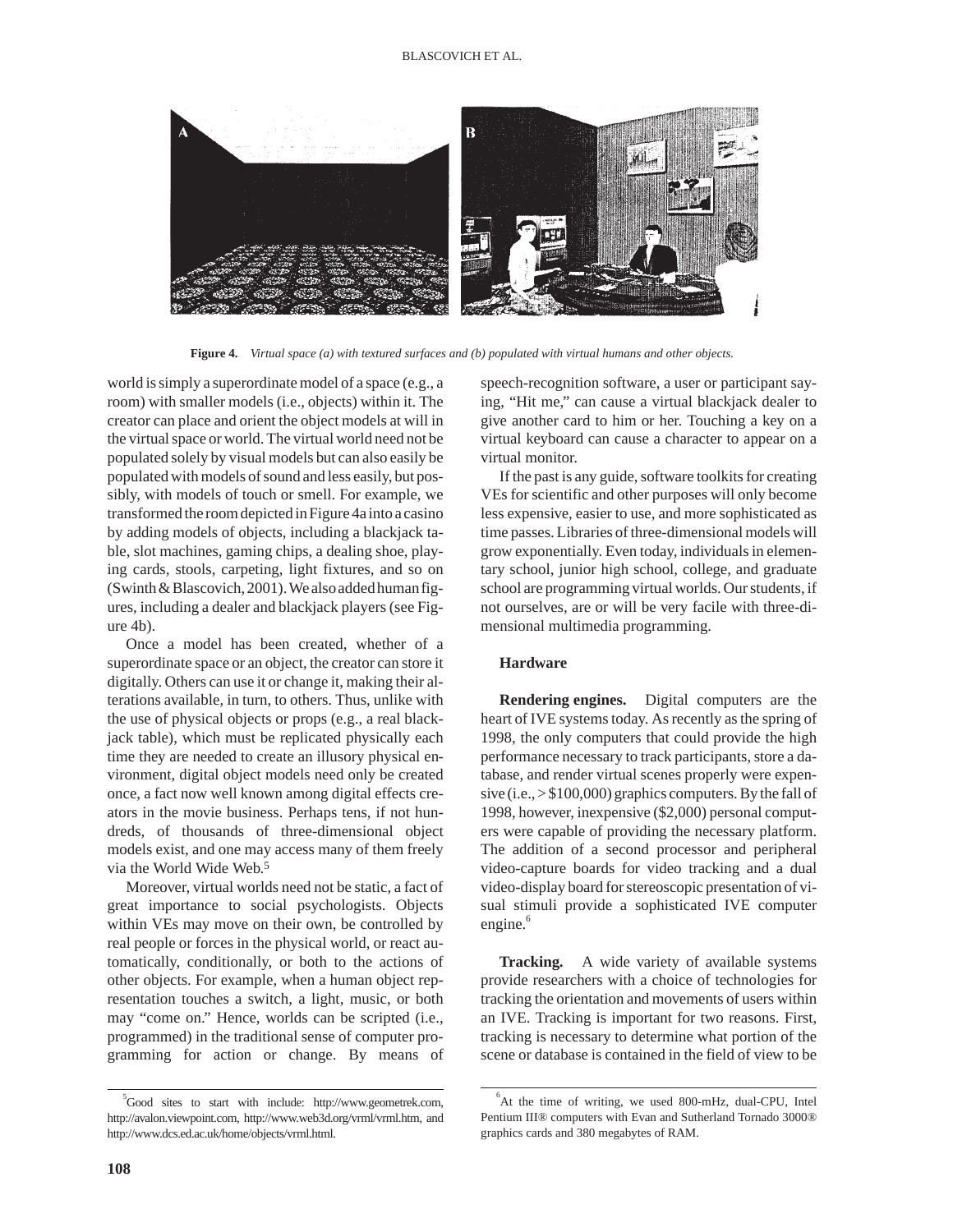rendered to a user in an IVE. Second, tracking is necessary to render tracked objects themselves within a VE.

Simple, nonarticulated objects, such as tables, chairs, and wheels, require relatively simple tracking because the entire object moves (i.e., "translates") and/or rotates (i.e., "changing orientation") rigidly in the same direction at all times. Articulated objects, such as jackknives and people, generally require more complicated tracking. For example, if one wants to render a human user's representation in a VE, such as the reflection of the representation in a virtual mirror, one needs to track various user movements (e.g., limb, head, and torso movements) to render the mirror image representation veridically. The more of the user's simultaneous but independent motions that are captured via tracking, the more faithful and compelling the mirror image of representation (see Figure 5) will be.

If an analog device (e.g., joystick, computer mouse, or similarly functioning but more complicated mechanism) is used to move (i.e., translate and change orientation) an object (e.g., a person or a chair) within an immersive virtual world, tracking is accomplished via signals from the analog device itself. If the object moves physically in the real world, tracking can be accomplished in several ways. One way is to use video tracking of a light source firmly fixed to the object to be tracked (e.g.,person,chair)toprovidetranslationinformationin the usual three dimensions. Another is to use an inertial tracking device with built-in accelerometers to provide information about changes in orientation. Still another involves magnetic tracking. Some systems can track users within very large environments (e.g., greater than a  $50m \times 50m$  physical space).

Because human representations are important in social psychology and because humans are articulated objects (i.e., different parts of users' bodies can move independently relative to each other), multiple tracking



**Figure 5.** *Didactic illustration of an immersive virtual mirror.*

devices become necessary. We often use a combination of video and inertial systems to track body and head movements of users (with the usual three degrees of information for each). For example, to track a user's position within a virtual photo gallery, we would want to know where in the gallery he or she is standing and the direction in which he or she is pointed because a user's head is not always looking straight ahead. To get even finer tracking of where a user is looking, we could use a specialized eye tracking system to determine the direction of gaze. If we want to track large muscle movement, such as that of limbs, exoskeletal devices providing tracking data on more than 50 skeletal pivot points are available. Likewise, technology has been developed for tracking small muscle movements, such as finger movements, with the use of specialized gloves. Various tracking systems are being developed for tracking facial muscle movements as well.

**Rendering.** Display technology for IVEs also provides several options, although costs vary considerably. Specialized rooms and head-mounted displays are the major options available today. Both require users to wear special eye gear.

The specialized rooms use Immersive Projection Display (IPD) technology to render appropriate scenes to users. These rooms are constructed of translucent screens as sides upon which scenes are back-projected via special three-dimensional projectors. Users wear special active-shutter glasses to provide the illusion of a three-dimensional world. IPD technology is effective, but suffers from several major problems. First, because of the projection techniques used, it requires a physical spacethatismanytimeslargerthantheworkspaceavailable to the user. Consequently, user movement within IVEs presented with this technology is restricted to a relatively small area. Second, the computer engines needed to drive and coordinate as many as six three-dimensional projectors (floor, ceiling, and four walls) must be powerful and, hence, are costly. Third, only one user's point of view can be used for rendering a perspective, forcing multiple users to share the point of view of a single user. Implementing a sophisticated IPD can cost well over \$1 million, putting them out of the reach of most social psychologists.

Fortunately, three-dimensional VEs can be rendered to users much more economically (i.e., < \$20,000) with the use of stereoscopic head-mounted display units. As they become less expensive, more and more individuals will use head-mounted display units to experience IVEs personally via the Internet. Such units do not require special physical rooms and can be used to render arbitrarily large VEs. Relatively inexpensive dual-output video boards in personal computers (discussed previously) can drive them stereoscopically. More important for social psychologists,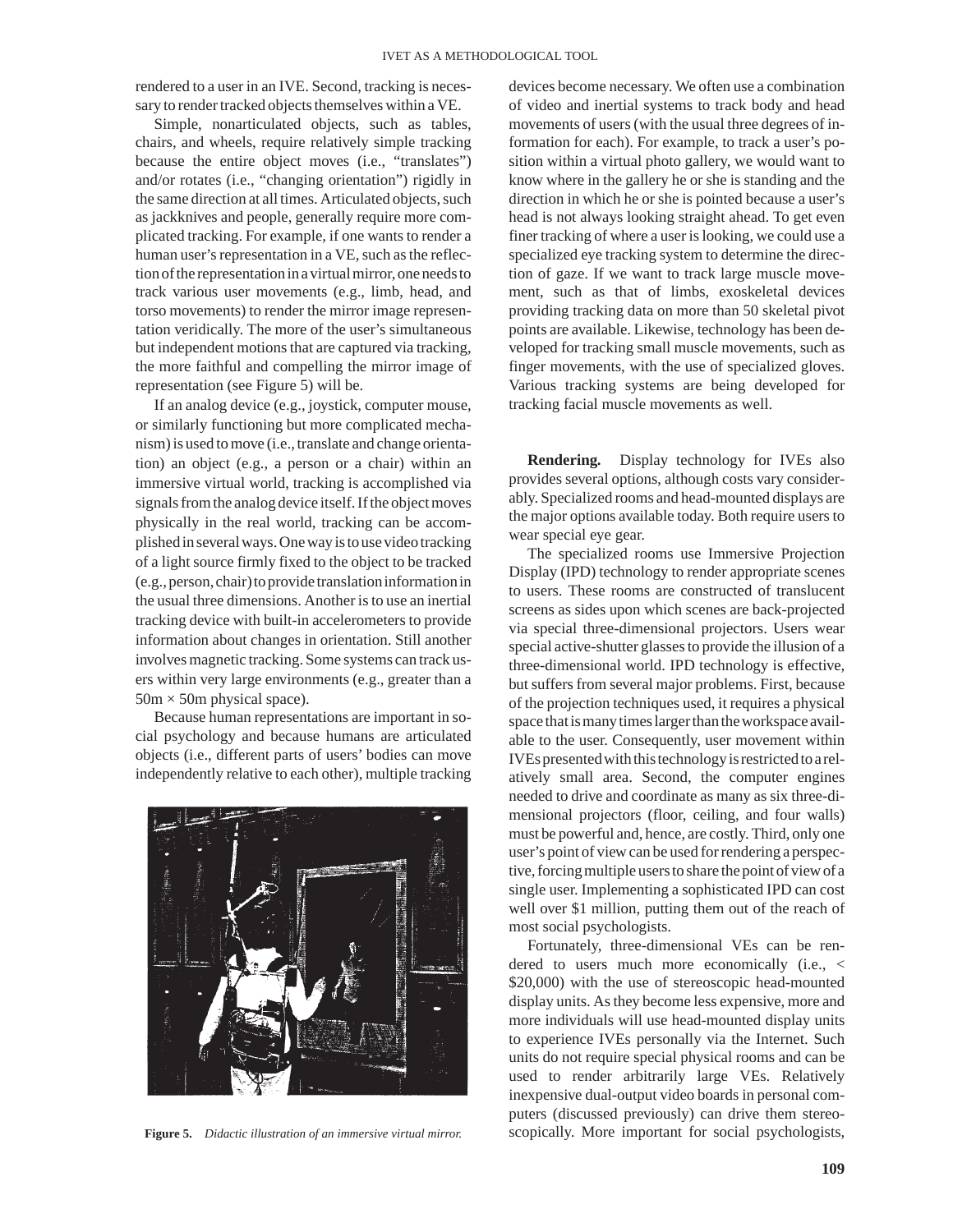multiple users can be immersed within the same VE at the same time and the correct perspective for each user can be tracked, rendered, and displayed, including real-time representations of each user.

Besides vision, other sensory modalities, such as hearing and touch (haptics), can be simulated with IVET. Researchers have investigated virtual sound for some time (Loomis, Hebert, & Cicinelli, 1990; Loomis, Klatzky, & Golledge, 1999; Zahorik, 1997; Zahorik, Kistler & Wightman, 1994; Zahorik, Wightman, & Kistler, 1995), providing ways to present sounds appropriately in terms of both direction and distance (i.e., coming from a specific three-dimensional location within a VE, e.g., a virtual audio speaker or a virtual dog's or person's mouth). Haptics are more difficult to render synthetically, but shapes, textures, and pressures can be rendered via specialized gloves, mechanical limbs, or both (Kalawsky, 1993). Placing real physical objects (e.g., a chair or a blackjack tabletop) in locations corresponding exactly to where they appear in the VE, however, can provide actual haptic information regarding objects for which such placement is practical, although accurately registering the virtual and physical spaces is challenging.

In sum, as digital computer, tracking, and rendering technologies have advanced and become relatively inexpensive, IVE systems have begun to proliferate. Sophisticated systems can easily cost less than \$20,000 and should be even less expensive and more powerful in the future. This amount is well within the reach of funding sources, even local ones, for social psychologists. Given the opportunities for research that this technology provides, as well as the sharing of resources that it permits (i.e., experimental IVEs), the payoff can be quite high indeed.

### **Social Presence Within IVEs**

Allport's (1985) definition points to social influence as the primary subject matter of social psychology. Surely, we can be and are influenced by the actual presence of others. Just as surely, we can be and often are influenced by the implied presence of others. For example, when rehearsing a speech, we often think about how members of our intended audience will receive what we want to convey. Sometimes speechmakers, such as politicians, use stand-ins to attend a rehearsal and to ask difficult questions so that the implied presence of the ultimate audience is more compelling. Finally, we are influenced by the imagined presence of others. For example, we know that small children often play with imaginary playmates and are often frightened by imaginary others such as "the bogeyman." Stephen King spins stories about imaginary others that even frighten adults. We can distract ourselves from writing papers on laptop computers by minimizing the word-processing program, opening a computer game, and playing hearts or poker with imaginary others. Hence, Allport's argument that the presence of others, whether actual, imagined, or implied underlies social influence effects is persuasive.

The presence of others is perceived primarily on the basis of sensory information conveyed by them in the case of actual presence, our memories or associations in the case of implied presence, or our imaginations in the case of imaginary presence. The advent and development of more and more sophisticated telecommunications technologies has made the concept of actual presence a somewhat fuzzy one. When social interaction could only be face-to-face, the concept of actual presence was defined as such. However, when long-distance, online communication became possible, such a strict definition became unrealistic, and actual presence could be either face-to-face or mediated by technology.

Several of the substantial mileposts in the history of telecommunications technology over the last century brought us a few steps back toward face-to-face presence, albeit technologically mediated. The telegraph, with its two-way communication based on a simple coded alphabet, gave way to Bell's telephone (and later two-way radios), allowing two-way voice communication. The telephone was succeeded by the videophone (and later "c-u c-me" Internet technology), allowing both voice and visual communication.

Unfortunately, in terms of actual social presence, these technologies left much to be desired. As Short, Williams, and Christie (1976) and later Daft and Lengel (1984, 1986) argued, telecommunications media differ in their capacity to transmit information. They lack many cues; for example, those signaling proximity and orientation, physical appearance and attractiveness, facial expressions, direction of gaze, mutual eye-gaze, posture, dress, and nonverbal and vocal signals. The absence of these cues contributes to differences in social presence elicited by those media. Similarly, even computer-mediated telecommunication technologies, such as e-mail, lack such important social cues (Kiesler, Siegel, & McGuire, 1984; Sproull & Kiesler, 1986).

Essentially, these researchers (e.g., Daft & Lengel, 1984, 1986; Short et al., 1976) have maintained that the fewer communication channels or signals that are available within a given medium, the less attention users will pay to the presence of others. Thus, it should not surprise usthateventhoughthesetelecommunicationstechnologies have been adapted for more than two-way communication (i.e., *n*-way), as in telephone conference calls, video teleconferencing, and computer chat rooms, the sense of others' presence degrades even more substantially when the number of interactants increases above two.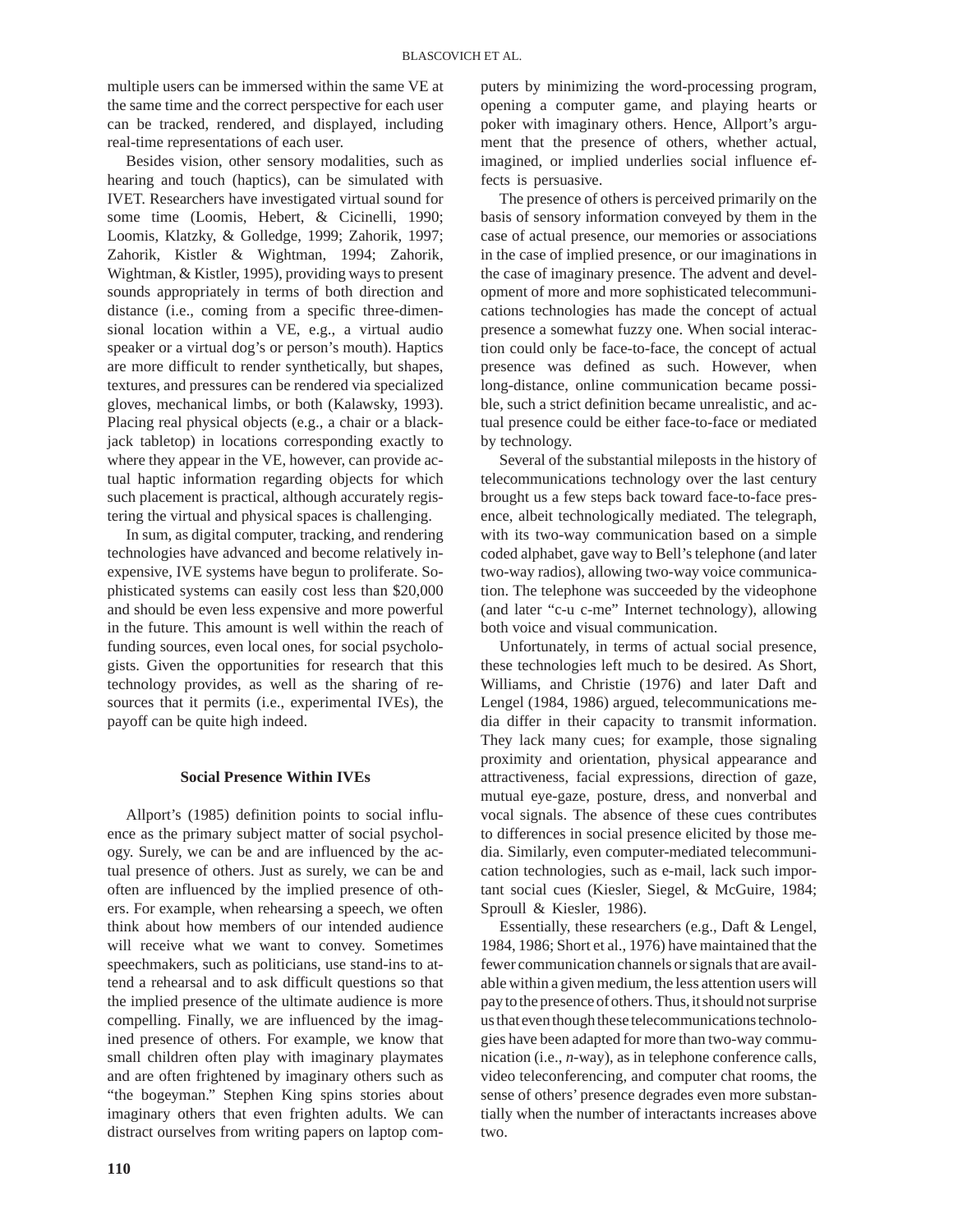IVEs, however, promise to increase substantially the sense of actual presence in technologically mediated social interactions. IVET may hold the key to blurring the distinction between actual face-to-face and electronically mediated social interaction because such technology provides the bandwidth for transmitting the many types of signals by which the presence of other individuals is conveyed in actual face-to-face interactions.

Due to its immersive nature, IVET offers several advantages over other telecommunications media. Interactants, for example, can be immersed in a three-dimensional VE where they can interact with others who may or may not be present in their immediate physical environment. In addition, modeling certain critical aspects of the physical environment can provide important environmental cues. For example, setting an interaction in a virtual church conveys critical context information that would differ if the setting were a virtual casino.

Within IVEs, signals can be conveyed among multiple interactants via both verbal and nonverbal channels of communication. For example, cues regarding the sex, ethnicity, status, and so on of the interactants can be conveyed nonverbally via the physical features and adornments of their representations in the IVE. Likewise, information regarding physical proximity and orientation, eye gaze, facial expressions, and so on can be rendered and, hence, communicated to interactants nonverbally. Verbally, interactants can communicate via speech among themselves.

Compared to other telecommunications media, IVET offers the greatest sense of actual presence and also conveys important contextual cues. More specifically, we can expect immersive virtual social interactions to most closely resemble face-to-face interactions and, therefore, provide the basis for studying the effects of the actual presence of others, not to mention providing bases for studying the implied or imagined presence of others by social psychologists. When one considers the fact that IVEs provide for exceptional experimental control while maintaining a high degree of mundane realism, one can reasonably surmise that IVET is a formidable tool for conducting social psychological research.

Presence in VEs is not only important in terms of the presence of others, or social presence, but also in terms of the self, or personal presence, and in terms of the environment, or environmental presence. Heeter (1992) suggested a useful typology for these dimensions. *Social presence* reflects the degree to which one believes that he or she is in the presence of, and interacting with, other veritable human beings. *Personal presence* reflects the degree to which one believes that he or she exists within the VE. Finally, *environmental presence* refers to the extent to which the environment is responsive to perturbations of the user. Heeter (1992) and others (e.g., Delaney, 1992; Folz, 1991; Held & Durlach, 1992; Loomis, 1992) have suggested numerous aspects and features of IVEs that contribute to increased social, personal, and environmental presence within them.

#### **A Model of Social Influence Within IVEs**

To guide investigations of social interactions within IVEs, we have developed a threshold model of social influence. Specifically, we hypothesize that social influence will occur within IVEs as a function of two additive factors, behavioral realism and social presence, and two moderating factors, self-relevance and the target response system.

#### **Additive Factors**

Figure 6 depicts our threshold model. The threshold of social influence varies as a function of the additive, often complementary, relation between behavioral realism and social presence. For simplicity, the social influence threshold is depicted linearly, although it need not be. We expect social influence effects at or above the threshold, with stronger effects occurring farther above the threshold (i.e., high behavioral realism and high social presence).

*Behavioral realism* refers to the degree to which virtual humans and other objects within IVEs behave as they would in the physical world. *Social presence* refers to the degree to which the user (e.g., the participant) believes that he or she is in the presence of and interacting with another veritable human being and



**Figure 6.** *Threshold model of social influence with immersive virtual environments.*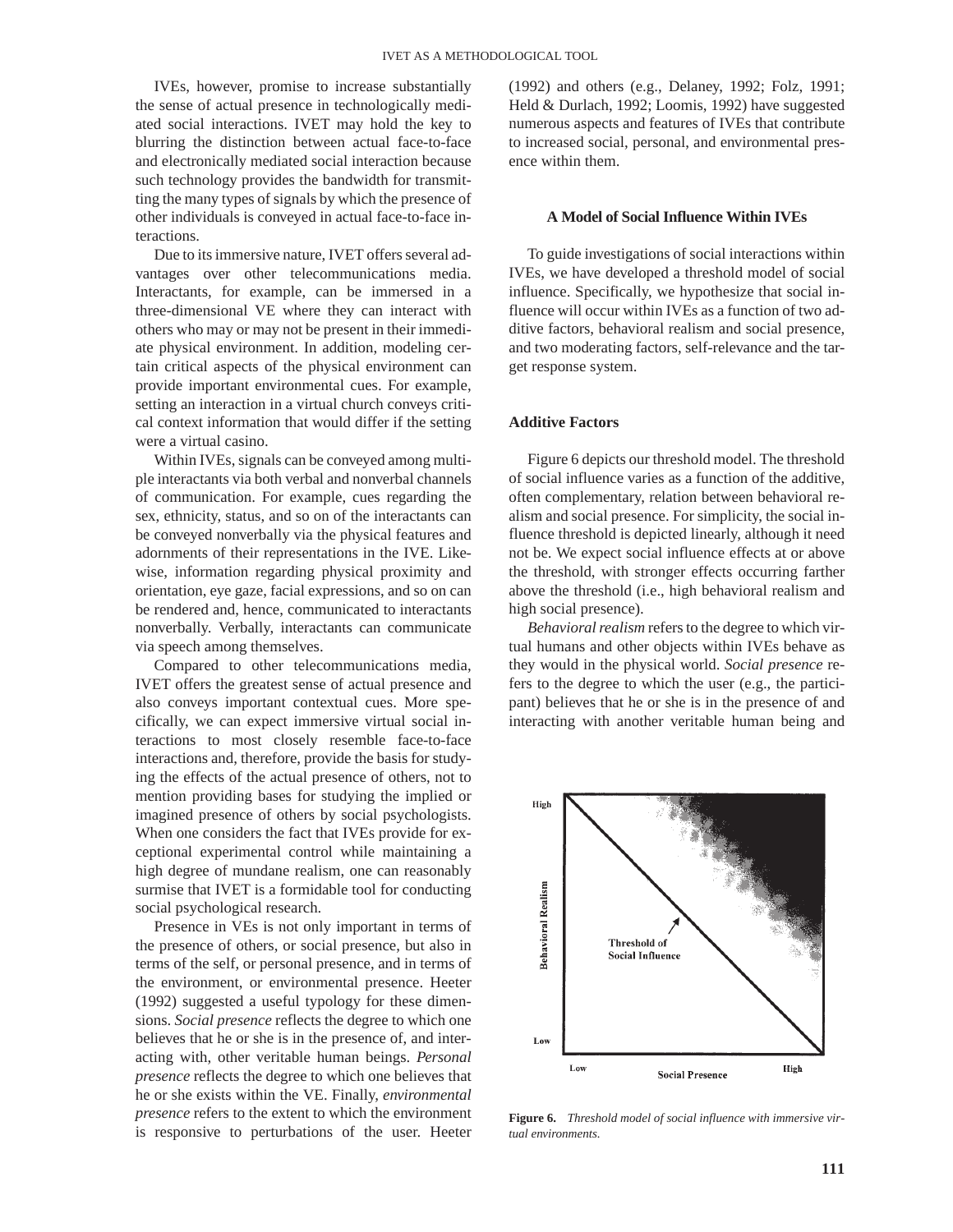that the behaviors of virtual humans within IVEs represent the actions of real individuals in the physical world in real time.

**Behavioral realism.** Because we tend to think of IVET most often as a visual medium, one might be tempted to think of behavioral realism in photographic terms. However, photographic realism is only one aspect of behavioral realism and not even a necessary one in most cases (Bailenson, Blascovich, Beall & Loomis, 2001). Behavioral realism refers to the extent to which virtual humans and other objects behave like their counterparts in the physical world. Photographic realism refers merely to the photographically realistic appearance of virtual humans and objects. Cartoonists have known for decades that behavioral realism is more important than photographic realism in terms of social influence, devising compelling, behaviorally realistic, human-like characters whose cartoonish appearances (e.g., mice, ducks, pigs) are anything but photographically realistic. In our model (see Figure 6), we view behavioral realism as a continuous dimension, ranging from low to high.

Several actions or behaviors of virtual humans contribute to a sense of behavioral realism on the part of IVE users. Critical actions or behaviors reflect the virtual humans' apparent abilities to decode and interpret the verbal and nonverbal behaviors of other virtual humans, including those representing users, and to produce situationally and socially appropriate verbal and nonverbal responses. Such decoding and interpretation of verbal and nonverbal behaviors are a function of the "intelligence" of the virtual human.

We wish that artificial intelligence technology were advancedenoughtoallowIVEcreatorssimplytoimport artificially intelligent virtual humans into their worlds. In fact, artificial intelligence is not nearly as far advanced as necessary to import artificially intelligent virtual humans for the kinds of virtual worlds social psychologists are likely to create. What is critical, however, is the appearance or illusion of intelligence on the part of virtual humans. We can create this illusion by programming critical virtual human actions or behaviors via software, for example, speech recognition and synthesis and nonverbal responding. Hence, virtual humans can respond in scripted and conditional ways, much like we train human confederates to respond. Unlike the latter, however, we can more easily and systematically program and control random variability into virtual humans' behavioral repertoires (or not), producing quite compelling virtual representations of humans (see, e.g., Massaro et al.'s [1999] "Baldi").

**Social presence.** As described previously, social presence reflects the degree to which a user believes that he or she is in the presence of and is interacting with other veritable human beings within an IVE. By definition, then, social presence increases the more the user believes that a virtual human within a shared VE is controlled by and represents a real person in the physical world in real time. Hence, all other factors being equal, if a participant believes that he or she is interacting with the representation of a real other, his or her sense of the social presence of that virtual human will be high. Within physical experimental environments, such representations are called *confederates.* Within VEs, such representations of real others have traditionally been called *avatars* (Stephenson, 1994), although we prefer and use the term *human–avatars* here. On the other hand, social presence decreases when the user believes that a virtual human within a shared VE is controlled by the system (i.e., the computer) itself. Hence, all other things being equal, if one believes that he or she is interacting with the representation of a nonhuman other (i.e., a completely computer-generated and computer-controlled representation), his or her sense of the social presence of that virtual human will be low. Such representations have traditionally been labeled *agents* (Karla et al., 1998), although we prefer and use the term *agent–avatars* here. In our lexicon, then, an avatar is a representation of either a real person (i.e., human–avatar) or a synthetic one (i.e., agent–avatar). Like behavioral realism, (see Figure 6), we view social presence as a continuous dimension ranging from low to high. Users may be certain that a representation is a human–avatar or an agent–avatar or may be uncertain in the same way that participants may be certain or uncertain that a fellow participant is or is not a confederate.

**Behavioral realism plus social presence.** According to our model, social influence effects occur when the combination of behavioral realism and social presence complement each other so that a threshold is met or surpassed (see Figure 6). If social presence is high (i.e., the user or participant knows the representation is a human–avatar), behavioral realism need not be high for social influence effects to occur. For example, we can imagine a compelling IVE in which one is flirting with another. The human–avatar (i.e., high social presence) could be merely a smiley face on a beach ball (i.e., low behavioral realism), and the user will likely be socially influenced by the actions of the other person (i.e., experience appropriate emotions himself or herself). However, if both social presence and behavioral realism were low, according to our threshold model social influence would not occur. For example, it is hard to imagine someone flirting with a beach ball known to be an agent–avatar.

If social presence is low (i.e., the user or participant knows the virtual other is an agent–avatar), behavioral realism must be very high, including perhaps even photographic realism, for social influence effects to occur.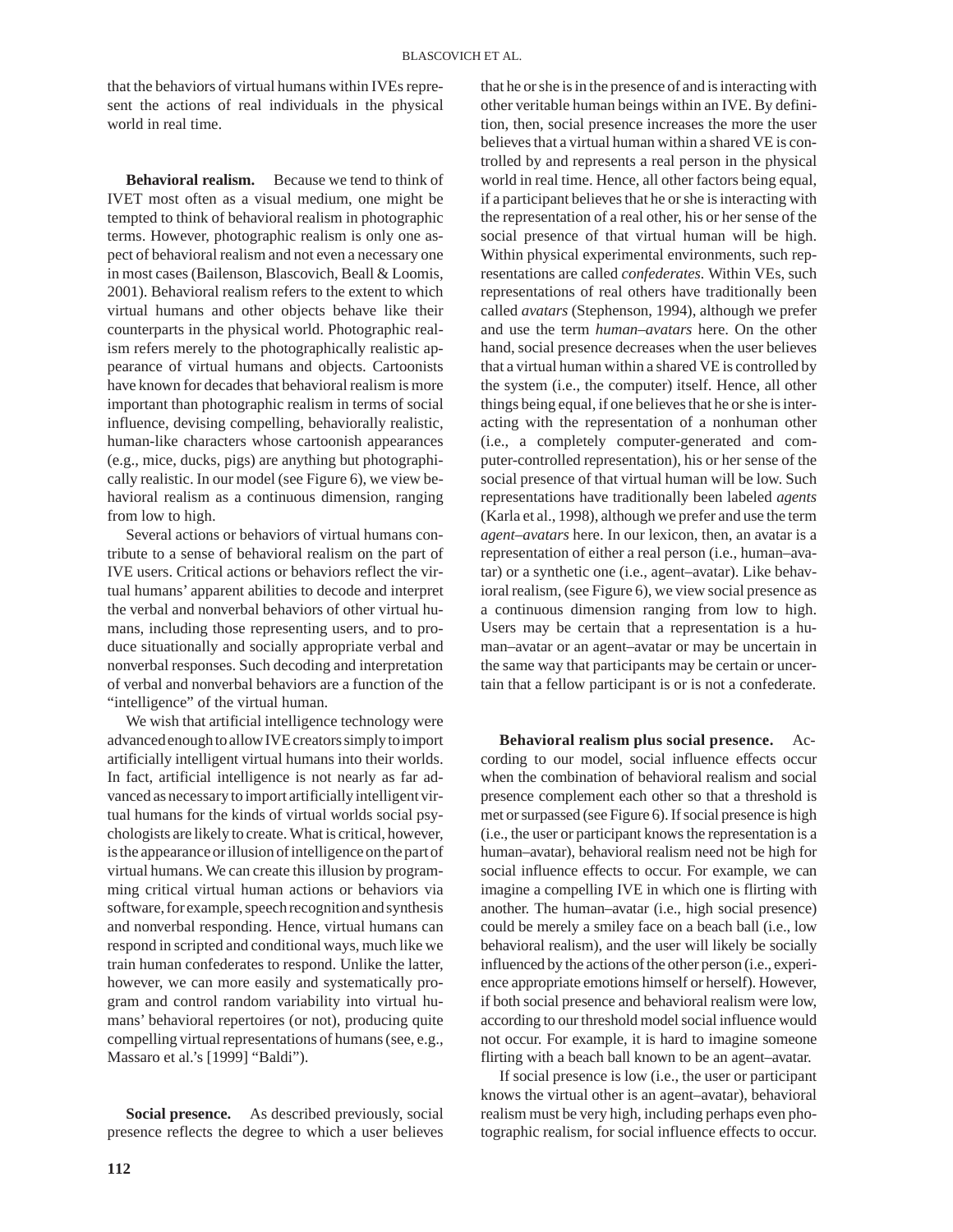Although it is difficult to imagine a user flirting with an agent–avatar represented as a beach ball, we believe it is at least theoretically possible that a user would flirt with an agent–avatar if its representation were attractive and its actions were completely realistic; that is, if the agent–avatar passed a kind of intuitive "Turing test"7 on the part of the user.

### **Moderating Factors**

As mentioned previously, at least two additional factors moderate the threshold of social influence: self-relevance to the user and the user's target response system.

**Self-relevance.** In the physical world, individuals engage in a multiplicity of social interactions that vary in value or meaning (from low to high) to their self-concept. Many social interactions are quite mundane and have very little self-relevance, for example, making a small withdrawal at a bank teller's window, ordering a hamburger at a fast food restaurant, or asking other occupants what button to push on an elevator. On the other hand, many social interactions are high in self-relevance and meaning to the interactants'self-concept, for example, participating in a job interview, defending a dissertation before a committee, developing a close friendship, or participating in an individual therapy session with a clinical psychologist.

We believe that self-relevance moderates social influence within VEs such that self-relevance is related positively to the steepness of the slope of the social influence threshold. When self-relevance is low, the slope of the threshold of social influence is relatively flat, but when self-relevance is high, the slope becomes relatively steep (see Figure 7).

For example, most of us would probably consider an interaction in which we are making a small withdrawal fromabanklowinself-relevance.Ifweweretomakethe withdrawal using virtual technology, whether we believed the virtual representation of the bank teller was a human–avatar (i.e., a representation of a real teller) or an agent–avatar would make little difference to us in terms of social influence. Furthermore, in this case the level of behavioral realism need not be high (see Figure 7). In-



**Figure 7.** *Variation in threshold of social influence slopes as a function of self-relevance.*

deed, most of us make virtual transactions of this type frequently by using bank automated teller machines (ATMs), knowing that we are communicating with the bank computer (i.e., agent–avatar). If the machine "eats" our ATM card, we can get quite upset, even though we know we are dealing with an agent–avatar (and not a very realistic one at that). On the other hand, if we were to participate in a virtual social interaction with high self-relevance, such as a job interview, whether the virtual representation of the interviewer was a human–avatar or agent–avatar would make quite a difference to us, and only the most behaviorally realistic agent–avatar should influence us.

**Target response system.** Another factor that moderates the slope of the threshold of social influence within VEs is the level of the behavioral response system of interest. The steepness of the threshold slope increases as the ontological complexity of behavioral response system increases. If one targets very low-level behavioral response systems to index social influence processes, the slope would be quite flat. For example, when a virtual representation, whether an agent–avatar or human–avatar, unexpectedly fires a virtual pistol in the air, a loud report is likely to engender the same level of defensive response (as indicated by a defined set of reflexive responses). If one is interested in behavioral response system indicators of somewhat higher level social influence processes, the slope is somewhat steeper. For instance, when a virtual representation approaches a user in an IVE, the user is likely to be more troubled by an invasion of personal space (as indicated, for example, by psychophysiological indexes such as increases in skin conductance) by a human–avatar than by an agent–avatar. If one is interested in behavioral indicators of high-level social influence processes, the slope becomes quite steep. For example, when a virtual representation provides a user with positive perfor-

<sup>7</sup> The *Turing test* is a behavioral approach to determining whether or not a system is intelligent. It was originally proposed by mathematician Alan Turing, one of the founding figures of computing. Turing argued in a 1950 paper that conversation was the key to judging intelligence. In the Turing test, a judge has conversations (via teletype) with two systems, one human, the other a machine. The conversations can be about anything and proceed for a set period of time (e.g., 1 hr). If, at the end of this time, the judge cannot distinguish the machine from the human on the basis of the conversation, Turing argued that we would have to say that the machine was intelligent.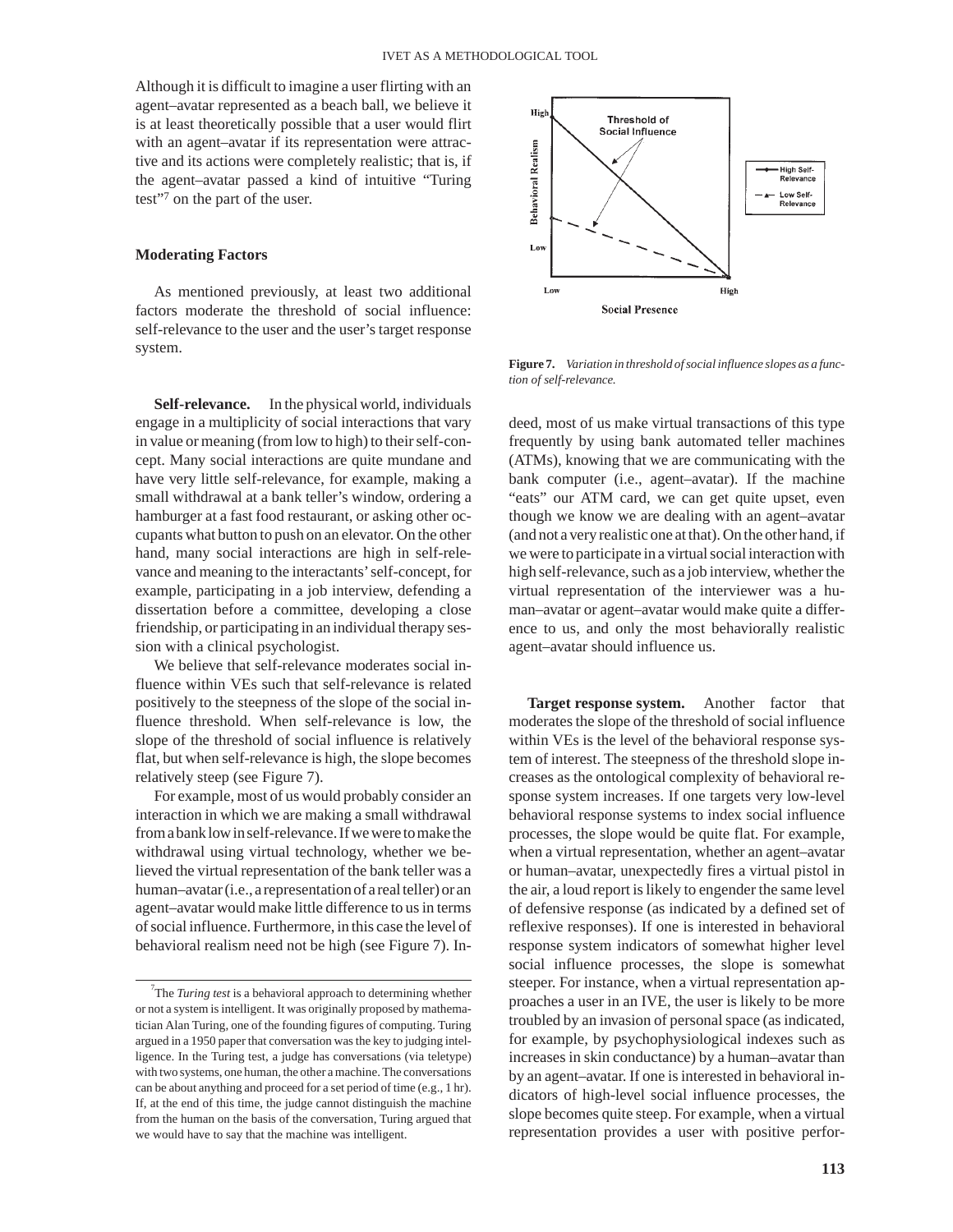mance feedback, the user is more likely to be influenced (as indicated, for example, by a change in state self-esteem) by a human–avatar than by an agent–avatar.

Investigators availing themselves of IVET need to be aware of these moderating factors. Although self-relevance in a particular social interaction varies somewhat among individuals and even within individuals over time, this variability can be controlled experimentally, as in most experimental social psychological research, via random assignment of users to conditions. Self-relevance can also be controlled statistically by assessment and covariation when analyzing resultant data.

# **Applicability of the Threshold Model to Traditional Experimental Social Psychological Scenarios**

Although we feel compelled to model the differences in social influences we expect as a function of the level of illusion (based on both behavioral realism and social presence) and participant-based moderators (self-relevance and target response system) in proposing IVET as a research tool in social psychology, we are aware that generally, this model has not been specified for other more traditional illusion-based tools. What if vignettes were clearly thought to be fictional (or nonfictional) by research participants? How realistic do role-playing scenarios need to be? Does self-relevance matter in the experimental tasks we use? Do we always need to convince participants that our confederate actors are not actors? Our model is applicable to these methods as well, although a discussion of this topic is beyond the scope of this article.

### **Research Using IVET**

IVET has been and is being used by investigators to conduct basic research on human behavior in a variety of disciplines and areas including cognition, communication, education and training, geography, perception, and psychotherapy. IVET-based efforts have advanced research in these fields and, as a byproduct, advanced IVET. However, only recently have social psychologists begun to explore the utility of using IVET (Loomis, Blascovich, & Beall, 1999), although many have foreseen its possible value as a social psychological research tool (e.g., Biocca & Levy, 1995).

One of the reasons for the relatively late foray of social psychologists into IVET has been the presumed difficulty of representing social interactants within IVEs. Yet, as we proposed previously, it is not necessarily the case that human representations have to be perfectly behaviorally and photographically realistic. Even so, behaviorally and even photographically realistic representations are now quite possible (e.g., Capin, Pandzic, Magnenat-Thalmann, & Thalmann, 1998; Karla et al., 1998; Massaro et al., 1999; Sannier & Thalmann, 1997). Hence, social psychology may be poised to take great advantage of IVET by minimizing, if not eliminating, the threefold methodological problems described previously: the experimental control–mundane realism trade-off, lack of replication, and nonrepresentative sampling. A major benefit of serious social psychological research involving IVET is the value of the application of the resultant knowledge to the development of sophisticated virtual humans in terms of their social behaviors.

Exploration of recent and current nonsocial psychological research provides some insights into the uses of IVET for studying behavior in general, perhaps even for social psychological investigations. Hence, we provide some brief examples of the types of research in some of these fields next. We then return to the main topic at hand, IVET as a social psychological research tool, reviewing some beginning work (mostly our own) in social psychology. Finally, we identify additional possibilities for social psychological investigators, including discussion of a new paradigm heretofore practically impossible but made practical by IVET for social psychology.

# **Psychological (Nonsocial) Research Using IVET**

Although rendering behaviorally realistic human-like representations using IVET has been relatively slow to develop, rendering simpler objects, especially their visual properties, has become quite sophisticated. Unsurprisingly, areas of psychology not primarily concerned with social interactants have been relatively quick to adopt IVET for research purposes and have enjoyed its methodological advantages.

**Visual perception.** Decades ago, the tachistoscope, and more recently the microcomputer, served as enabling tools for visual perception researchers. These provided researchers with the ability to exert great control over two-dimensional visual stimuli, allowing many important basic psychophysical investigations. The downside was, of course, that investigations of topics with greater ecological validity, such as three-dimensional scene perception and visually controlled behavior, remained relatively unexplored (Loomis et al., 1999). Three-dimensional computer graphics and, more recently, IVET, however, have made controlled psychophysical investigations of these other topics possible and visual perception researchers have taken appropriate advantage.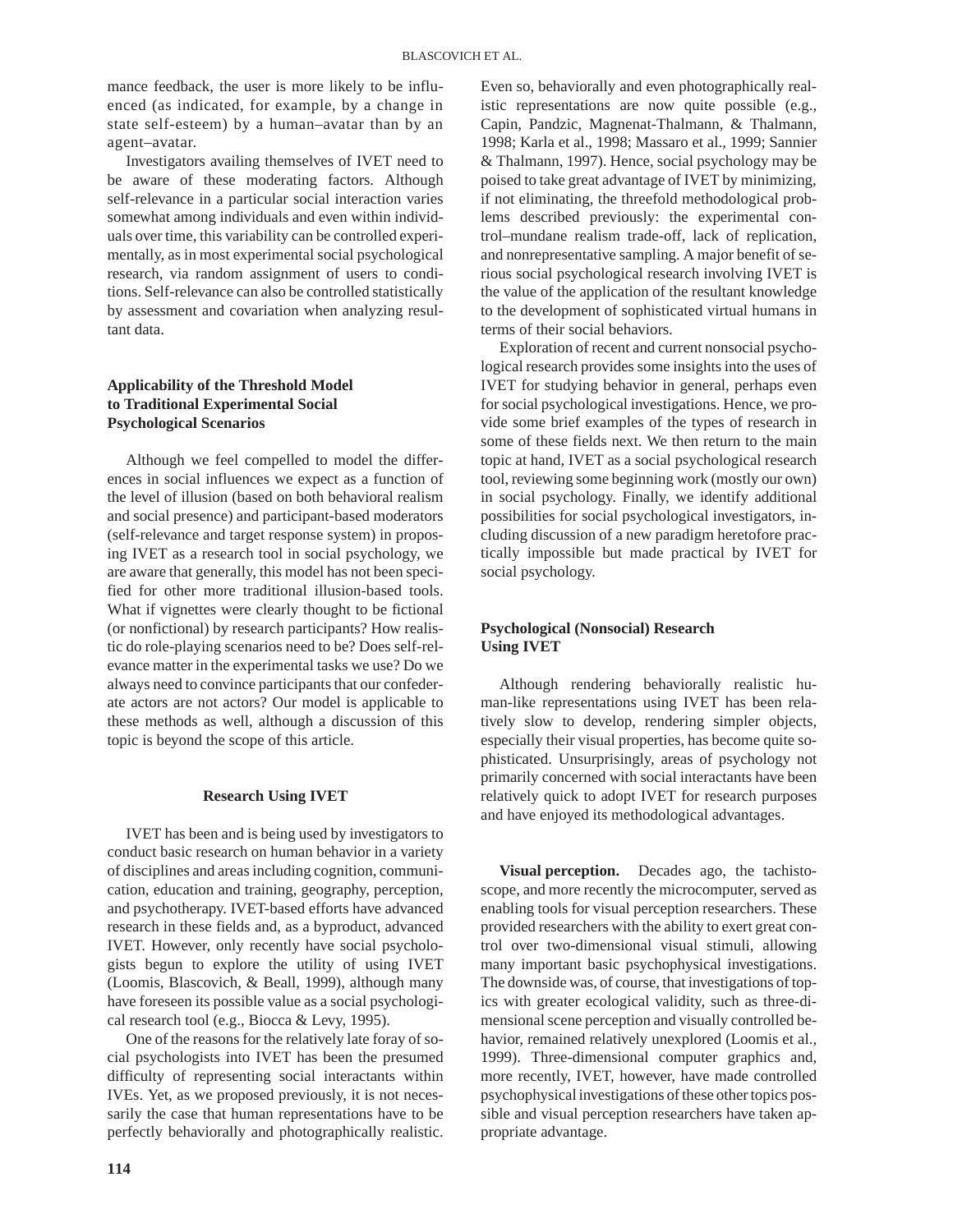In particular, IVET has made it possible to ask and answer research questions that would have been impossible prior to its development. For example, using IVET, visual perception researchers can investigate the psychophysics of motion, distance, and size on much larger scales than without it. For example, controlling the visual angle of an arbitrary object as it moves around is impossible in the physical world. Yet, with IVET, this control can easily be achieved, allowing visual perception researchers to decouple the effects of this variable while investigating the effects of other variables (e.g., binocular cues) on the perception of size, distance, and motion.

Studying visual perception processes with IVET that otherwise cannot be investigated easily or at all has its analogs in social psychological research. For example, social interactants can be kept at the same eye height, controlling for social influence effects that may be confounded with height (e.g., the relative persuasiveness of tall compared to short public office seekers; Kassarjian, 1963).

**Spatial cognition.** Many aspects of spatial perception and cognition have benefitted from IVET (Peruch & Gaunet, 1998). Spatial navigation, for example, relies on a combination of piloting (i.e., the use of environmental cues such as landmarks) and path integration (i.e., continuously updating one's estimate of his or her own current position on the basis of perceived self-motion). The use of IVET makes it possible to control one while studying the other, as well as their joint operation (Chance, Gaunet, Beall, & Loomis, 1998; Klatzky, Loomis, Beall, Chance, & Golledge, 1998). Other aspects of the study of spatial cognition that benefit from IVET include cognitive mapping and spatial memory (Wilson, Tlauka, & Wildbur, 1999). To at least some extent, social psychological research has involved various aspects of spatial cognition and can, therefore, benefit from IVET in the same ways as spatial cognition research; for example, detection and memory of members of large audiences expressing negative affect (Hansen & Hansen, 1988).

**Education and training.** Learning represents a major area of research that has and continues to benefit from IVET (Albright & Graf, 1992; Auld & Pantellidis, 1994; Emerson & Revere, 1999; Neale, Brown, Cobb, & Wilson, 1999; Roussos & Gillingham, 1998; Roussos et al., 1999; Salzman, Dede, Loftin, & Chen, 1999). Educational psychologists have traditionally evaluated the didactic and training value of new media and technology as they have become available in our society. Indeed, the success of so-called distance learning depends largely on new multimedia and digital technologies including IVET.

Certain questions are obvious, such as the didactic value of using IVET to allow learners to explore target objects in three rather than two dimensions. For example, can one learn human anatomy by being able to navigate inside and outside of organs (e.g., walking inside and outside of the heart, literally exploring the lungs) and systems (e.g., the vasculature)? Can one more easily learn the operation of complicated mechanical systems (e.g., jet aircraft engines) in similar ways?

Many investigators have focused research efforts on the use of IVET for training purposes. Some of these have involved technical training, such as engine mechanics (Caudell & Mizell, 1992; Feiner, MacIntyre, & Seligmann, 1993; Loftin, 1993; Taylor, 1998) and surgery (Downes, Cavusoglu, Gantert, Way, & Tendick, 1998; Satava, 1993). Other efforts, however, have involved training in the human services realm. For example, the utility of IVET is being explored to create training scenarios in primary care (R. Berger, personal communication, June 23, 2000) and emergency medicine (Chi et al., 1997) by modeling virtual patients. Immersive virtual classrooms, complete with virtual students, are also being developed. Some (e.g., M. Gerber, personal communication, July, 2000) hope to use them to allow teacher trainees to experience important but rare classroom events, whereas others (e.g., Rizzo et al., 2000; Strickland, 1997) are using them to diagnose and treat learning, developmental, and behavioral disorders (e.g., attention deficit hyperactivity disorder and autism).

Of course, these human services training scenarios areinherentlysocialinnature,andsimilarusesforsocial psychologists are many. For example, IVET has been used to create virtual audiences (Slater, Pertaub, & Steed, 1999) to train individuals to give speeches. Moreover, one can easily imagine leadership researchers using IVET to develop small-group training scenarios.

**Psychotherapy.** Clinical and counseling psychologists have begun to avail themselves of IVET technology as well. Some (e.g., L. Beutler, personal communication, June, 1999) are interested in training scenarios modeling virtual clients for therapists in training. Others (Hodges et al., 1995; Riva, Wiederhold, & Molinari, 1998; Rothbaum et al., 1995; Rothbaum, Hodges, Smith, Lee, & Price, 2000; Vincelli, 1999) are developing actual IVET-based therapeutic tools. One of the most obvious IVET applications in this regard is the treatment of phobias such as acrophobia and arachnophobia. Indeed, one of the most interesting demonstration worlds in our own and others' laboratories is a deep chasm with a narrow board bridging it. A large proportion of visitors (and some researchers themselves) express reluctance and anxiety about walking across the chasm on the bridge, and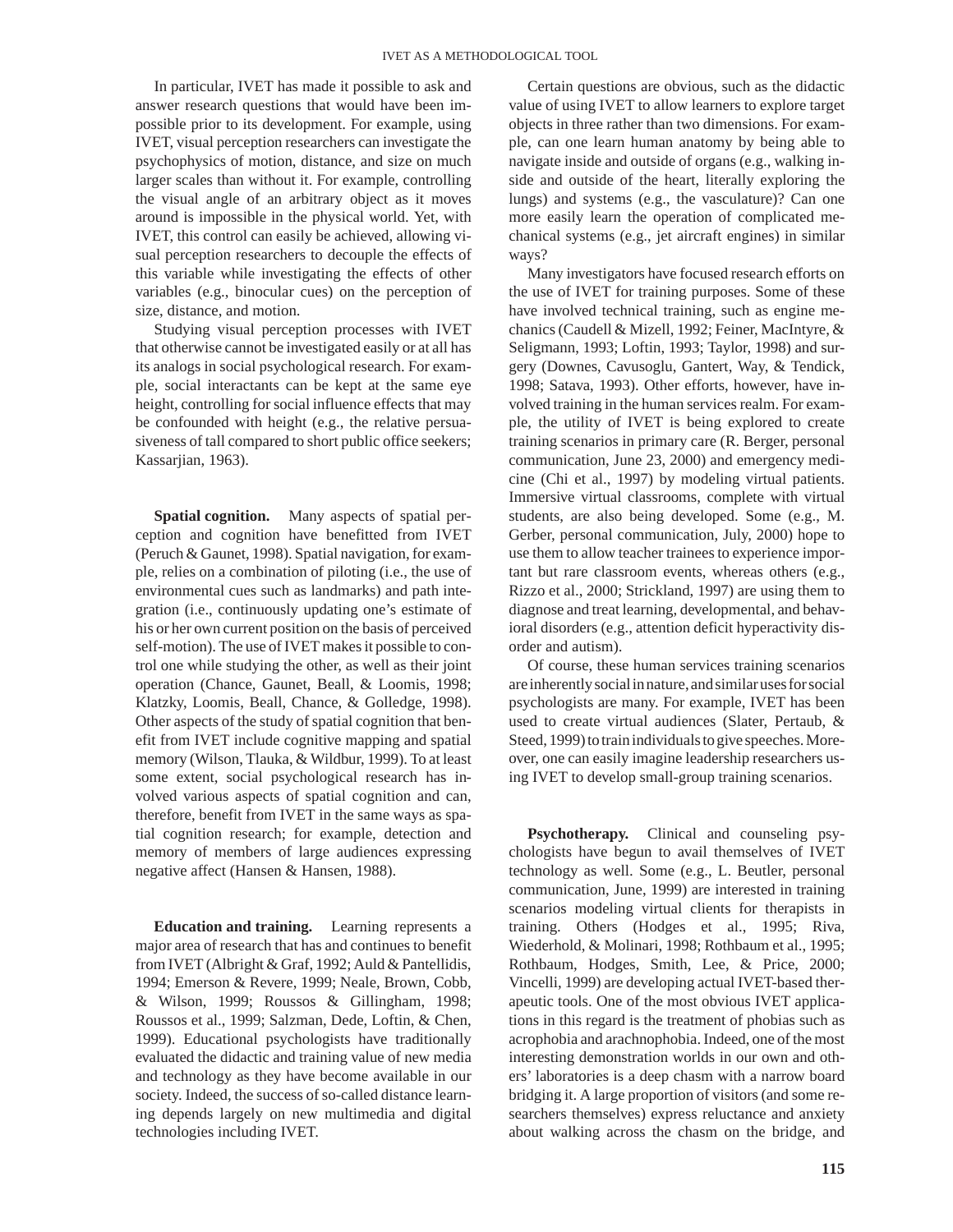some refuse to do so, even though rationally they know they can only fall virtually and not physically. This suggests the ease of using IVET to mimic Dutton and Aron's (1974) rope bridge scenario to study the relation between shared anxiety and physical attractiveness.

# **Social Psychological Research Using IVET**

We decided to explore the utility of IVET as a research tool in social psychology by attempting to replicate classic social influence findings within IVEs. Our logic was that if we could replicate classic social influence phenomena using classic albeit virtual experimental situations, IVET would hold promise for social psychological research. Furthermore, we believe that successful replications would add credibility to future findings involving IVEs not modeled on already proven physical experimental scenarios but on ones created and implemented wholly within IVET. At the same time, we were developing our social influence threshold model (discussed previously) and we began to incorporate manipulations of behavioral realism (high vs. low), social presence (i.e., agent–avatar vs. human–avatar), or both into our exploratory studies. To date, we have conducted IVET-based social influence studies using proxemics, social facilitation–inhibition, conformity, and social comparison paradigms.

**Proxemics.** Interpersonal distance and personal space appealed to us as a quite feasible area for exploring social influence effects within IVEs. In our first proxemics study (Bailenson, et al., 2001), we manipulated the behavioral realism of agent–avatars standing in a virtual room approximately 5m  $\times$  5m. $^{8}$  Our agent–avatars were male and wore sweatshirts with their names printed on the front and a number on the back in a relatively small print (approximately 1.5 in. high). We asked participants (who had donned a head-mounted display and tracking unit; see Figure 2) to try to learn the name and the associated number for several agent–avatars. Participants saw only one agent–avatar per trial and engaged in 10 trials, in which they walked around the agent–avatar to read the print on the back of his sweatshirt. We used a two-way mixed factorial design. Participants were randomly assigned to either a high or low behavioral realism condition, the between-subject factor. Within subjects, participants experienced a block of 5 trials of photographically realistic agent–avatars and a second block of 5 trials of nonphotographically realistic



**Figure 8.** *Tracking data illustrating participants'proxemic behavior as a function of the behavioral realism of virtual humans.*

agent–avatars.<sup>9</sup> The order of blocks was counterbalanced, and the order of trials (i.e., agent–avatars) within blocks randomized. In the low behavioral realism condition, each agent–avatar (i.e., a single trial) stood alone, "frozen" in the room with his eyes closed. In the high behavioral realism condition, the agent–avatar's eyes blinked naturally and his head and eyes followed, or tracked, the head and eyes of the participant (as long as the participant remained within 85° of the agent–avatars's nose when pointed straight ahead).

Because IVET requires tracking of participants' movements within the physical space corresponding to the VE, the system sampled participants' location information at 20 Hz, making the collection of physical movement data within the VE automatic and easily archived. As predicted by our threshold model, we found no proxemic differences as a function of photographic realism. Also, as predicted, we found that participants maintained greater distance between themselves and an agent–avatar when it behaved more realistically. This effect was particularly strong for female participants and for participants whose perceived self-presence in the virtual world was high. Figure 8 provides tracking data for a typical participant in both the high and low behavioral realism conditions. Participants' memory of agent–avatar's names and associated numbers did not differ as a function of behavioral realism.

The data from this study and from further pilot work confirmed our hypothesis that low-level (i.e., proxemics) social influence effects can be produced and studied with IVET and can be used to make theoretical advances in this area. Although we manipulated behavioral realism, we did not manipulate our other major theoretical variable, social presence, in this proxemics study. Participants were given no information as to whether or not the avatar was an agent or a human one. However, based on comments made during postexperimental debriefing sessions, we assume that most, if not all, participants believed the represen-

 ${}^{8}$ Our tracking system allowed our virtual worlds to have the same footprint (i.e., circumscribed floor area) as the physical environment in which they were implemented.

<sup>9</sup> We created the photographically realistic virtual humans using a technique of "wrapping" a front and side view facial photograph of a real person on a polygonal model of a face.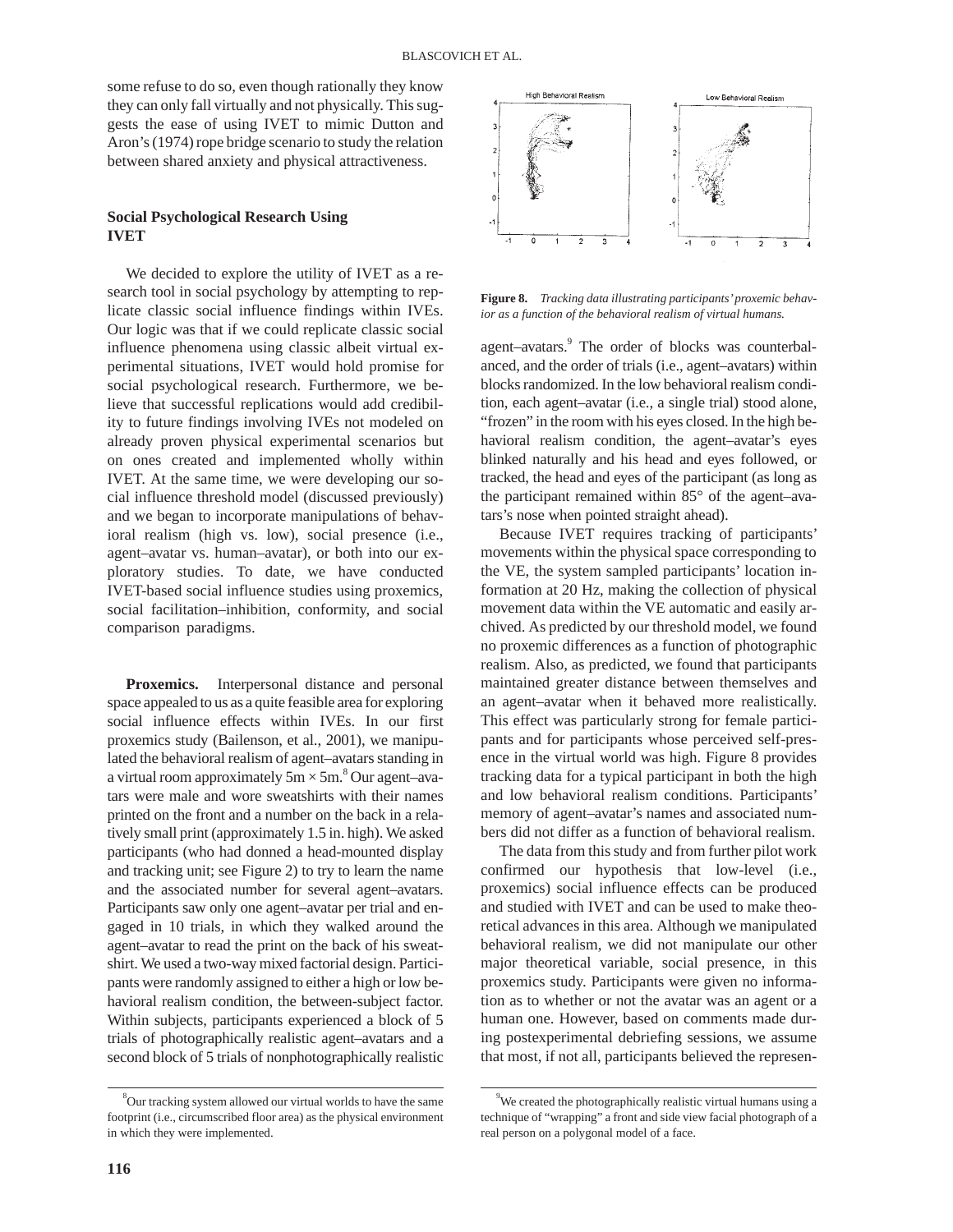tation was an agent–avatar. Nevertheless, in studies currently underway, we are manipulating both social presence and behavioral realism, as well as the apparent sex of the avatar and the sex of the participant.

**Social facilitation–inhibition.** Social psychologists credit Triplett (1898) with the first report of experimental social psychological research. Hence, social facilitation represents the earliest experimentally investigated social influence effect. Adapting a methodology we used in a recent social facilitation study (Blascovich, Mendes, Hunter, & Salomon, 1999), we (Hoyt, 2000) replicated the laboratory and equipment in which our experimental study took place using IVET.

In this study, participants learned one of two randomly assigned categorization tasks (Blascovich et al., 1999; Maddox & Ashby, 1996) to criterion (80% or better correct on two consecutive blocks of 20 trials). Task trials were presented on a virtual computer monitor while participants sat alone in the IVE. Following the learning phase, participants were randomly assigned to perform either the well-learned or the novel task either alone or in the presence of both a male and female virtual observer. We led participants to believe that the virtual observers were either agent–avatars or human–avatars, although in fact, they were always agent–avatars.10 We predicted no performance differences between the alone and agent–avatar conditions for either the well-learned or novel tasks. In contrast, we predicted performance differences between the alone and human–avatar conditions for both tasks such that compared to the alone conditions, participants would perform worse on the novel task and better on the well-learned task.

As predicted, there were no facilitation or inhibition effects between the alone and agent–avatar conditions. Also as predicted, participants performed significantly worse on the novel categorization task in the presence of human–avatars than alone, the predicted social inhibition effect. However, no performance differences emerged on the well-learned categorization task, whether participants performed it in the presence of human–avatars or alone. Figure 9 depicts the relevant means. We were not overly disappointed by the lack of a significant social facilitation finding in this study, however, because of the likely operation of ceiling effects (due to our 80% performance learning criteria), which diminished the power of our design (Blascovich et al., 1999; Bond & Titus, 1983).



**Figure 9.** *Summary performance data from immersive virtual environment technology social facilitation–inhibition experiment.*

**Conformity and social comparison.** Conformity and social comparison are among the most prototypical of social influence processes. Since Asch's (1955) pioneering research on the power of conformity pressures and Festinger's (1954) introduction of social comparison theory, hundreds, if not thousands, of studies of these processes have been published. To explore the operation of these processes within an IVE, we created an immersive virtual world modeled on Jim Blascovich's experimental blackjack casino built and used in a variety of studies in the early seventies (e.g., Blascovich, Ginsburg, & Howe, 1975; Blascovich, Ginsburg & Veach, 1975; Blascovich et al. 1973).

More specifically, we (Swinth & Blascovich, 2001) attempted to replicate Blascovich and Ginsburg's (1974) study of emergent norms and risk taking. In this study, participants initially played 20 hands of blackjack alone with a dealer and then a second round of 20 hands in a group of three, consisting of themselves and two other virtual human players. Unknown to the participants, the virtual players bet according to a prearranged plan. In the low-betting norm condition, the virtual players bet less than the participants' average bet during the last 5 hands they had played alone. In the same-betting norm condition, the virtual players bet the same. In the high-betting norm condition, the virtual players bet more.

Using IVET, we created an immersive virtual casino complete with a blackjack table, gaming chips, seats, slot machines, cards, a dealing shoe, a dealer, and so on.11 As in the original study, participants played 20 hands of blackjack alone and then the second

 $10$ <sup>10</sup>The general procedure we used for this deception in all the studies reported here was relatively straightforward. We scheduled two other individuals (e.g., research assistants, confederates, or participants) to come to the laboratory at the same time as the target participant. Each, including target participants, was shown a picture of what he or she would look like virtually. Typically, all individuals were fitted with head-mounted display units, although when confederates or research assistants were used, these units were nonfunctional.

<sup>&</sup>lt;sup>11</sup>The IVE we created for this study was probably the most technically complicated one built for research purposes. This is mentioned to illustrate the fact that one does not need to be some sort of computer wizard to create useful immersive worlds for research purposes. A totally novice social psychology graduate student programmer (i.e., one who never did any programming before in her life) created this particular virtual world.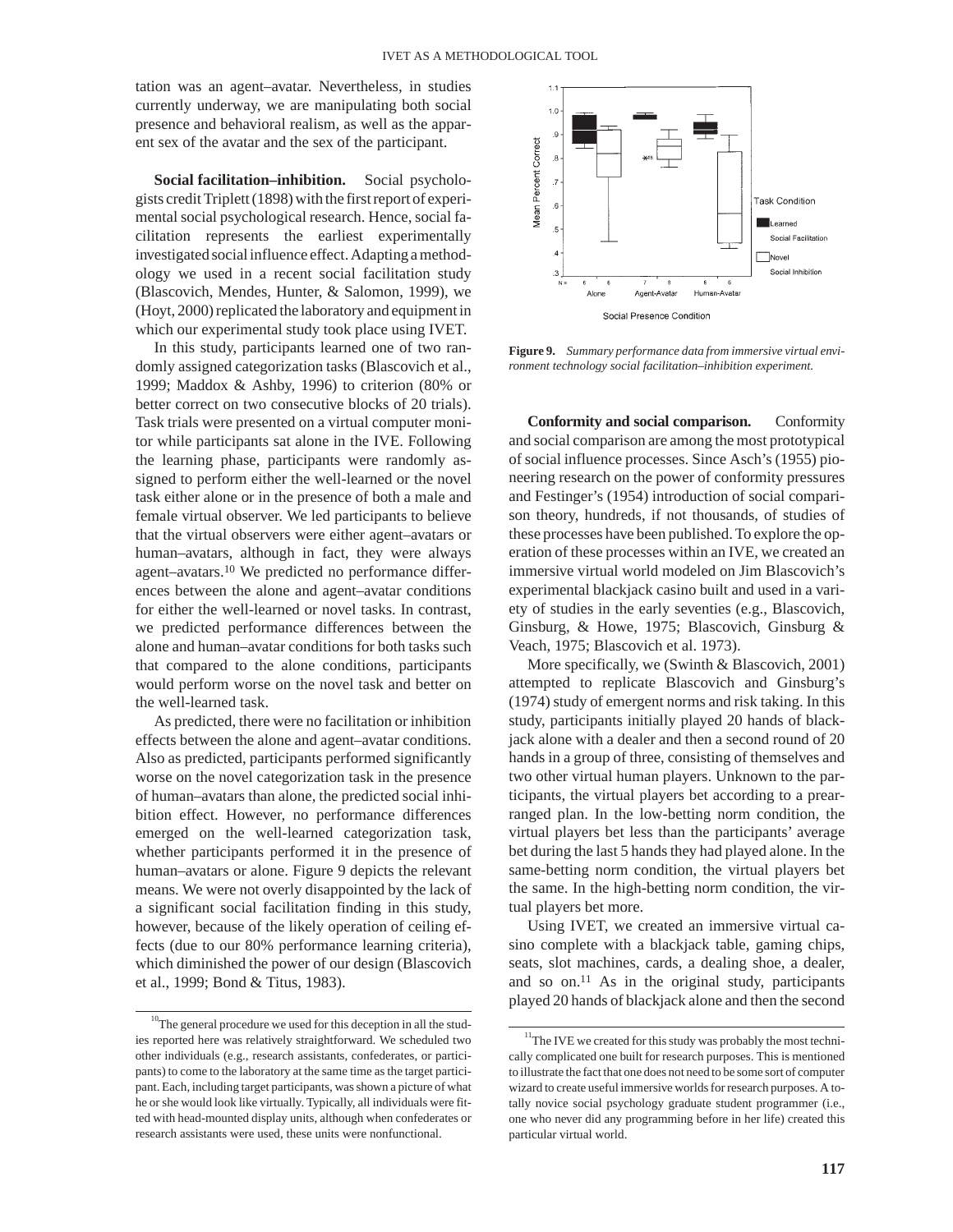round of 20 hands in a group of three players. As in the IVET-based social facilitation study, we randomly assigned participants to either an agent–avatar or human–avatar condition for the group play. In addition, as in the original blackjack study, we randomly assigned participants to the low-, same-, or high-betting norm conditions.

In terms of conformity, our results replicated Blascovich and Ginsburg (1974). A significant main effect for betting norm condition and significant effects of the appropriate a priori comparisons of the low- to same- to high-betting norm conditions demonstrated the predicted conformity effect. Furthermore, this effect was significant for individuals in both the agent–avatar and human–avatar conditions. In addition, as Figure 10 illustrates, we found a significant main effect of social presence condition such that participants'bets in all three betting norm conditions were higher in the human–avatar compared to the agent–avatar conditions.

We were quite intrigued by the results of this study. In it, we demonstrated that conformity occurred independently of our social presence manipulation but that an additional process operated such that betting was higher in the human–avatar condition across betting norm conditions. Our explanation of the latter finding is based on social comparison explanations (e.g., Blascovich, Ginsburg, & Veach, 1975) of risky shifts. Specifically, if risk tasking were culturally valued as Brown (1965) originally argued, exposure to others' levels of risk taking (e.g., bets) would drive individuals to take greater risks (i.e., bets) than their comparison others. Hence, in this IVET-based study, we believe that social comparison processes contributed to our results independently of conformity processes. We are currently replicating and extending this study.

# **The Fit of Exploratory IVET-Based Research to our Threshold of Social Influence Model**

Although it is much too soon to draw any firm conclusions, the data from these initial IVET-based studies appear to fit our threshold model of social influence within IVEs. Recall as mentioned previously that the slope of the social influence threshold within immersive environments involving social interaction (see Figure 7) varies as a function of moderator variables including self-relevance to the user and the target response system of the user being measured. Specifically, the higher the self-relevance for the user or participant is, the steeper the expected slope of the social influence threshold will be. Similarly, the higher the level of the target response system is, the steeper the expected slope of the social influence threshold will be.



**Figure 10.** *Summary of betting data from the immersive virtual environment technology conformity–social comparison experiment.*

The tasks and measures we used in the initial studies we described previously varied on these theoretically important moderator variables and provide useful hints of the validity and utility of our theoretical model. The social facilitation–inhibition task arguably held the most self-relevance for users. In the audience (i.e., social interaction) phase of the experiment, participants had to perform an evaluative task in the presence of observers. As our model predicts, given that behavioral realism of the virtual representations was the same, we would expect a large difference between participants being observed by agent–avatars compared to those observed by human–avatars, reflecting the steepness of the social influence threshold in our model. Indeed, our significant social inhibition effect demonstrated that difference (see Figure 9). Arguably, the inherent social comparison aspects of betting in the blackjack game represented the next most self-relevance for users in our IVET experiments. Again, given that the behavioral realism of the virtual representations was the same, we would expect differences between participants playing blackjack with human–avatars compared to agent–avatars. Indeed, the social presence main effect in the blackjack study (see Figure 10) confirmed this expectation. Finally, we regard the inherent pressure to conform in the blackjack study to be the least self-relevant to participants, at least on a conscious level. Here we found, as might be expected from our model, no differences between participants playing with agent–avatars and human–avatars, reflecting a relatively flat slope of the social influence threshold.

Our failure to find a social presence by conformity interaction in the blackjack study might also or alternatively be regarded as a difference due to the user target system being assessed. Perhaps conformity pressures activate a lower level behavioral response system than social comparison processes. If so, we would expect no conformity differences as a function the social presence variable, and we did not find any. Certainly,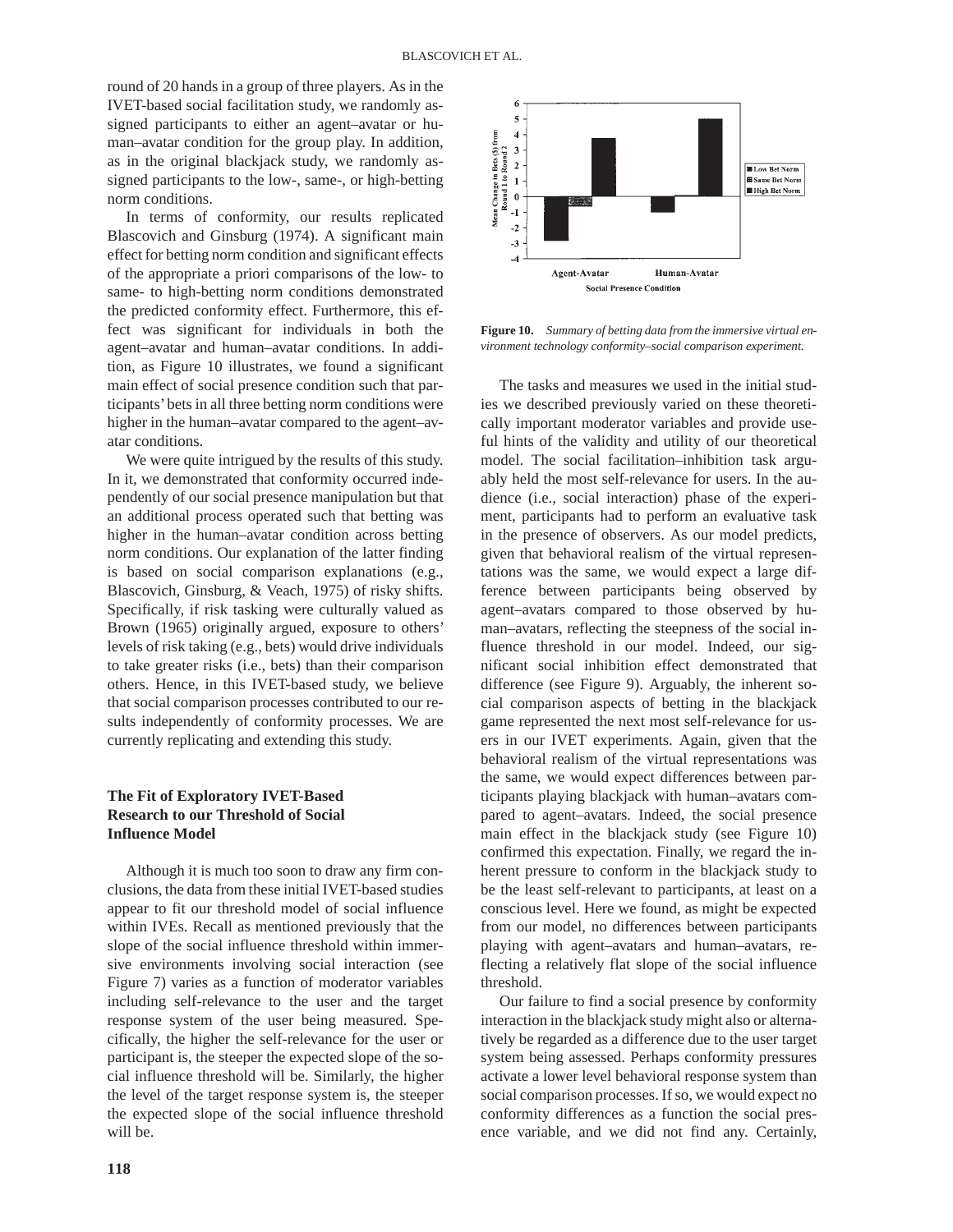proxemic behavior represents the lowest level behavioral response system we investigated. On the basis of our model, then, we were not surprised that we found significant differences in the maintenance of interpersonal distance between the high and low behavioral realism conditions, even though we believe our participants assumed the virtual human that they approached was an agent–avatar.

# **Additional Possibilities for IVET-Based Social Psychological Research**

IVET has sparked our imaginations from the moment of our introduction to it,<sup>12</sup> and as described previously, we believe that IVET will be extremely fruitful for social psychologists in terms of its use for the investigation of social influence phenomena. However, we have by no means exhausted its possibilities for social psychology, whether one is interested in investigating social influence or other topics within our field. Next, we explore some IVET-based possibilities within more traditional social psychological paradigms. Finally, we describe a possible IVET-based paradigm, one quite theoretical at this point but one with great potential in our field.

# **Using IVET Within Traditional Social Psychological Paradigms**

Surprisingly, the major difficulty we have faced in implementing IVET-based social psychological experiments has not been technical. Rather, our difficulty has revolved around what lines of investigation to pursue and what studies to conduct. We have thought of literally dozens of lines of investigation to pursue and hundreds of ideas for future studies. (So many studies, so little time.) This exuberance, however, can be attributed largely to what Kaplan (1963) described as the "law of the hammer." According to Kaplan, if you give a child a hammer, he or she will try to hammer everything in sight. Similarly, if you give a psychologist a new research tool, he or she will try to use it to study everything. Forewarned by Kaplan, when we realized that IVET was a shiny new hammer, we knew that we needed to select our lines of investigation very carefully and to invest in research programs with relatively high payoffs. Consequently, we decided to develop and test our threshold model of social influence within IVEs to determine the important limiting parameters of the method. We will continue to do so but also will pursue substantive lines of investigation in the future. However, we invite investigators to adopt our IVET13 and use it to pursue other substantive questions on which they are experts.

We take the liberty here of suggesting a few examples of substantive research areas to which IVET might lend itself. In particular, we suggest examples of experimental variables and VEs or worlds that cannot be manipulated or created easily, if at all, using physical environments and scenarios. The combination of this creative power and the increased experimental impact inherent to IVET can only be to the advantage of social psychology.

**Social identity.** Over the last decade or so, social psychologists have been intrigued by the ways in which social identity influences behavior. For example, group-identification-based theories underlie much work on intergroup behavior and relationships, including stigma (Crocker & Major, 1989), stereotyping and prejudice (Fiske, 1998), collective self-esteem (Luhtanen & Crocker, 1991), and social power (Raven, 1999; Raven, Schwarzwald, & Koslowsky, 1998). Often, social identity is marked by the appearance characteristics of individuals, for example, sex; skin color; physical size; age; abominations of the body such as birthmarks, hairstyle, body markings, and piercing; and uniforms and other clothing. Because it is impossible or nearly impossible to manipulate many of these identity markers experimentally, researchers have typically relied on quasi-experimental manipulations of identity by selecting participants from different apparent social groups, for example, for sex and race.

IVET, however, makes it quite possible and relatively easy to manipulate social identity experimentally. For example, if one is interested in examining how perceivers interact with individuals with a particular group identity, it is relatively easy to create avatars bearing appropriate visual or auditory markers with IVET.

It is not surprising that organismic characteristics, such as sex, skin color, birthmarks, and so on, of virtual humans can be manipulated independently of their verbal and nonverbal behavior quite easily via IVET. However, IVET also makes manipulation of participants' self-identity relatively easy. For example, we have created a virtual mirror that looks and behaves like a dressing mirror (see Figure 5). Participants can see themselves in this mirror within any IVE. The mirror reflects their movements and actions much like one in the physical world. However, unlike mirrors in the physical world, the investigator controls the reflection

<sup>&</sup>lt;sup>12</sup>On the initial demonstration of Jack Loomis and Andrew C. Beall's IVET system, Jim Blascovich's initial response was, "Do you realize what a social psychologist can do with this?"

<sup>&</sup>lt;sup>13</sup>Our most sophisticated system as of this writing costs under \$20,000. Contact the Andrew C. Beall (beall@psych.ucsb.edu) for details.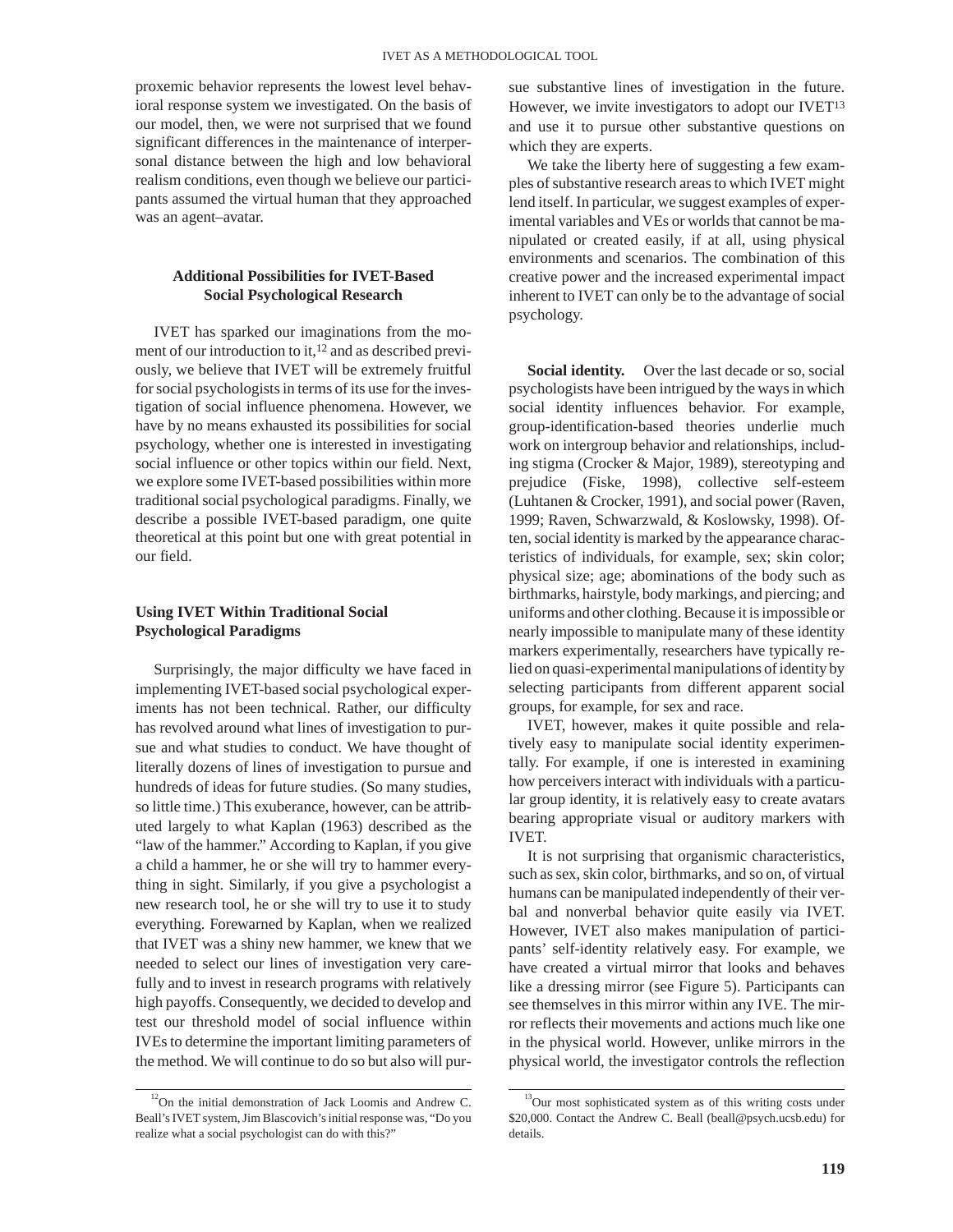in the virtual mirror. Thus, a participant's reflection (i.e., his or her avatar's reflection) can have a different physical appearance than his or her appearance in the physical world. A participant can be made old or young, Black or White, male or female, tall or short, fat or thin, and so on or any combination of these characteristics. In addition, with this virtual mirror, participants can be led to believe they look one way when, in fact, other users view them differently. Using IVET, then, social psychologists can manipulate participants' group identity experimentally rather than quasi-experimentally, and one can think of many studies that can be performed, for example, conducting stigma (i.e., birthmark) studies similar to those done with the more difficult procedures developed originally by Strenta and Kleck (1984) and more recently by Blascovich and his colleagues (Blascovich, Mendes, Hunter, Lickel, & Kowai-Bell, 2001).

Self. If an investigator can manipulate group identity relatively easily using IVET, perhaps manipulating other aspects of the self can be accomplished as well. Investigators can now manipulate limited dimensions of the self using traditional procedures such as providing individuals with personality "profiles" based on their responses to supposed diagnostic questionnaires or false feedback on bogus aptitude tests. Using IVET, however, investigators can experimentally socialize participants within a VE by means of lengthy immersion in it or repeated visits to it. Thus, investigators can gauge the effects of an experimentally controlled socialization experience including multiple social roles and norms. This is not dissimilar in concept to Zimbardo and colleagues (Haney, Banks, & Zimbardo, 1973) prisoner–guard simulation. However, unlike his simulation, IVET is much less costly and, more importantly, allows better control and actual experimental manipulations.

**Terror management.** We, like many others, have been intrigued by the work of terror management theorists and researchers (e.g., McGregor et al., 1997; Pyszczynski, Greenberg, & Solomon, 1999). We believe, however, that the impact of experimental manipulations of mortality salience can be increased using IVET. Instead of having participants write about death, for example, participants could literally attend their own funerals, seeing themselves placed in caskets and buried. More importantly, IVET can be used to manipulate what might be labeled immortality salience to test previously untested hypotheses drawn from terror management theory. For example, if a participant is assured of immortality, the participant should be less likely to uphold cultural norms. Although participants cannot be guaranteed immortality in the physical world, they can be assured that their self-modeled avatars can and will exist forever. Hence, this hypothesis can be tested with IVET methods.

**Media effects.** Social psychologists and communications researchers have investigated the possible pejorative effects of depictions of various kinds of behaviors on individuals, particularly children, for example, depictions of violent and sexual behaviors in motion pictures, on television, and in computer games (e.g., Caruso, 1999; Linz, Donnerstein, & Penrod, 1984). As IVET-based entertainment becomes more and more widespread, producers are likely to use this new medium to depict these kinds of behaviors. Given the increased level of experimental impact of research manipulations using IVET, it is quite likely that the psychological impact of depictions of violence and sex for entertainment will also be increased. Furthermore, given the addictive nature of television and the Internet for some users, one can expect similar problems for IVET, given the highly compelling nature of IVET experiences.<sup>14</sup> Hence, we believe it is incumbent on media researchers within social psychology and other fields to investigate thoroughly the possible increase in pejorative effects of these behaviors within immersive virtual worlds.

Of course, just as with television and the Internet, IVET will have positive benefits to individuals and society as well. Some researchers have used entertainment media, such as video games to increase healthy behaviors. For example, Lieberman (1995, 1997) developed very effective computer games to teach children with diabetes mellitus or asthma how to engage in healthy behaviors specific to their medical conditions. We believe researchers should and will investigate the utility of IVET for similar purposes.

**Other research areas.** We certainly did not intend an exhaustive list of ideas for the use of IVET in social psychology, nor do we put them forward as necessarily the best ideas. Rather, we provide them as examples of the value of IVET for increasing the power of social psychological research and for enabling social and other psychologists to investigate topics experimentally in ways they cannot using traditional physical experimental environments. Readers can undoubtedly think of many other areas of social psychological research in which IVET can play an important role including, attitudes, close relationships, emotions, small-group behavior, and so on.

<sup>&</sup>lt;sup>14</sup>A popular American comedian is reported to have remarked facetiously that in terms of its addictive properties, immersive virtual reality will make crack cocaine look like a cup of Sanka. Its facetiousness aside, the substance of this remark warrants ethical study.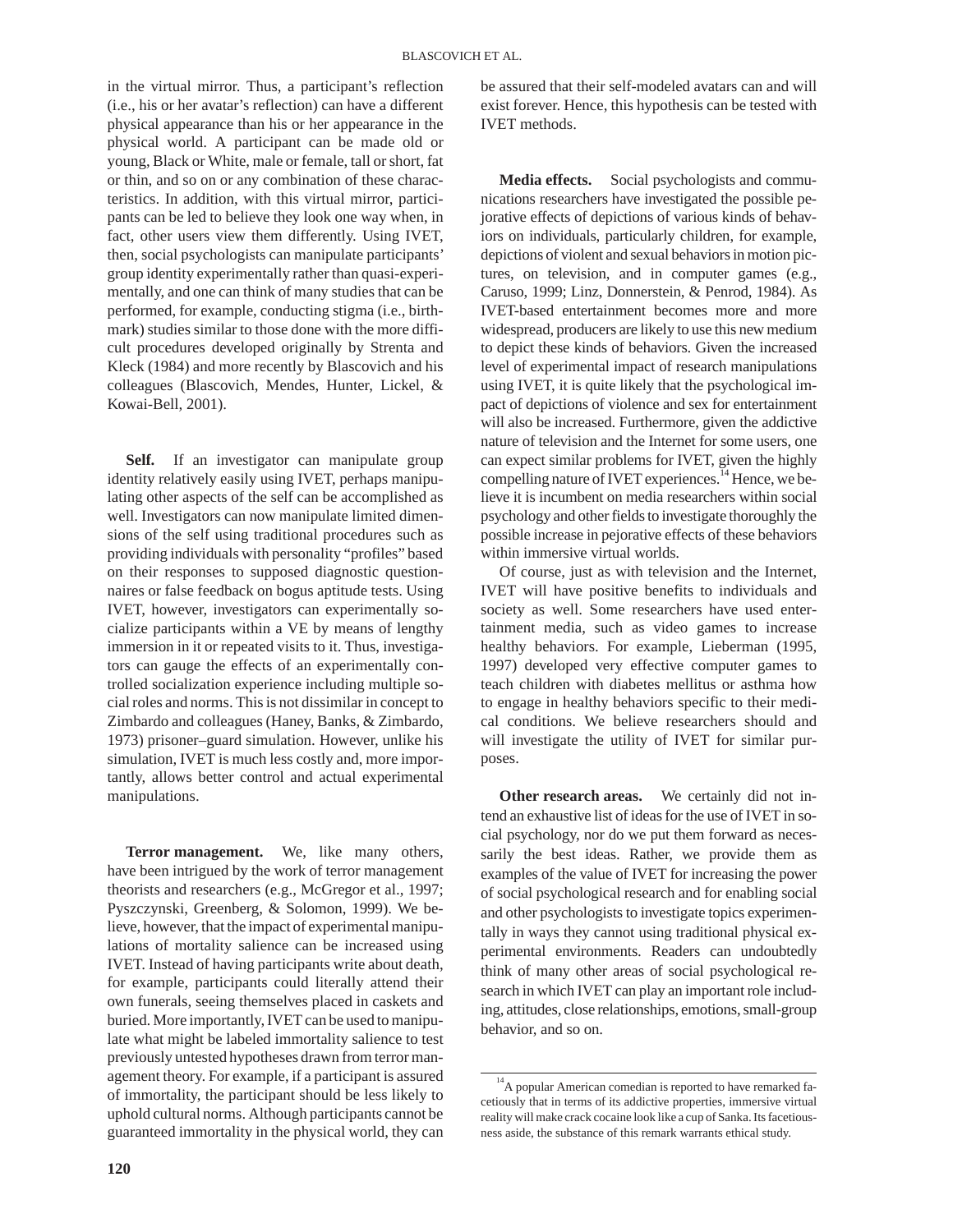### **Reverse Engineering Social Interaction Using IVET**

IVET has the potential to enable a major paradigm shift within social psychology or at least to introduce an additional one. The traditional experimental paradigm in social psychology is modeled after natural and life sciences experimentation (Bhaskar, 1989; Harre, 1981; Popper, 1977) and rests on logical positivism. Furthermore, this paradigm has survived several decades of criticism (e.g., Gergen, 1985, 1991; Harre & Secord, 1972). One reason for its survival may be the lack of alternative empirical paradigms.

We believe IVET may offer an alternative possibility, one based on a reverse engineering metaphor. To determine how a device works, engineers (and children) often systematically and selectively remove or disable its various subcomponents. In this way, they can determine the critical, necessary components and operations of whatever mechanisms they happen to attempt to reverse engineer. Similarly, social psychologists may be able to use IVET to reverse engineer social interaction to identify its critical components.

Imagine a simple social interaction within an IVE between two real but geographically separated individuals represented to each other and themselves by behaviorally realistic avatars. One might simply ask the two individuals to get to know each other by sharing information about their backgrounds, personalities, life goals, and so on. Each individual can speak to the other via an audio system. Imagine also that each individual is wearing an exoskeleton, a device that allows online tracking and rendering of all body movements, such as movements of hands, wrists, elbows, arms, thighs, calves, ankles, fingers, and so on. Furthermore, within each participant's local physical environment, external devices are tracking and rendering their facial movements, including jaw, lip, and the muscles of expression. Finally, eye-tracking devices are built into the head-mounted displays worn by the individuals, allowing tracking of eye movements and gaze.

A participant or even an observer would marvel at the resultant immersive virtual environmental experience, particularly the richness of the behavioral realism of the interactants. They would converse, experiencing the same multiplicity of verbal and nonverbal communication channels as in the physical environment. Indeed, such a scenario is valuable in its own right merely as a sort of supertelecommunications system, and we are currently working toward developing and implementing the technology for it.

More importantly, however, the same technology could be used by social psychologists to reverse engineer social interaction in all its richness because of an inherent feature of IVET. Specifically, IVET systems do not require veridical rendering. Rather, investigators can intervene, causing what is rendered to be something other than what is tracked.

In the physical environment, for example, two individuals may be getting to know each other. Seeing each other, they have a sense of one another's demographics (i.e., sex, race, age, etc.). When one speaks to the other, he or she expects the other will hear the words he or she has spoken. If one gazes at the other, he or she could assume that the other individual could observe the gaze. One individual might smile or frown at the other, communicating some affect or emotion in response to what the other individual might have said. One or the other individual may even try to deceive the other in some way.

However, in an IVE, images and behaviors can be rendered nonveridically without the knowledge of the user. Hence, physical appearance can be changed. Spoken words or inflections could be altered to change the semantic meaning of the communication. A gaze could be rendered as an avoidance of eye contact, a smile rendered as a frown, and so on. The veridicality of verbal and nonverbal communications could be manipulated.

In other words, investigators can take apart the very fabric of social interaction using IVET, disabling or altering the operation of its components and thereby reverse engineering social interaction. With this approach, social psychologists could systematically determine the critical aspects of successful and unsuccessful social interactions, at least within specified domains and interaction tasks. Using knowledge gained in this way, social psychologists could help artificial intelligence and software experts build truly intelligent and behaviorally realistic avatars. The test of the validity of the aggregate knowledge of social psychological processes underlying social interaction would be kind of a Turing test. If a sufficient knowledge base existed, social psychologists could create agent–avatars that interactants would be unable to distinguish from veridically rendered human–avatars. Science fiction? Time will tell.

#### **Summary**

We have put forth technical information, theory, research, possible research areas, and even a new paradigm for experimental social psychology involving the use of IVET. Whether or not IVET causes a paradigm shift within social psychology, it can be independently valuable to social psychologists. IVET can help us lessen or eliminate the trade-off between mundane realism and experimental control, thereby increasing experimental impact and helping us sample target populations more representatively and reduce the difficulty of replication. Together, these potential benefits represent a major methodological leap for the field.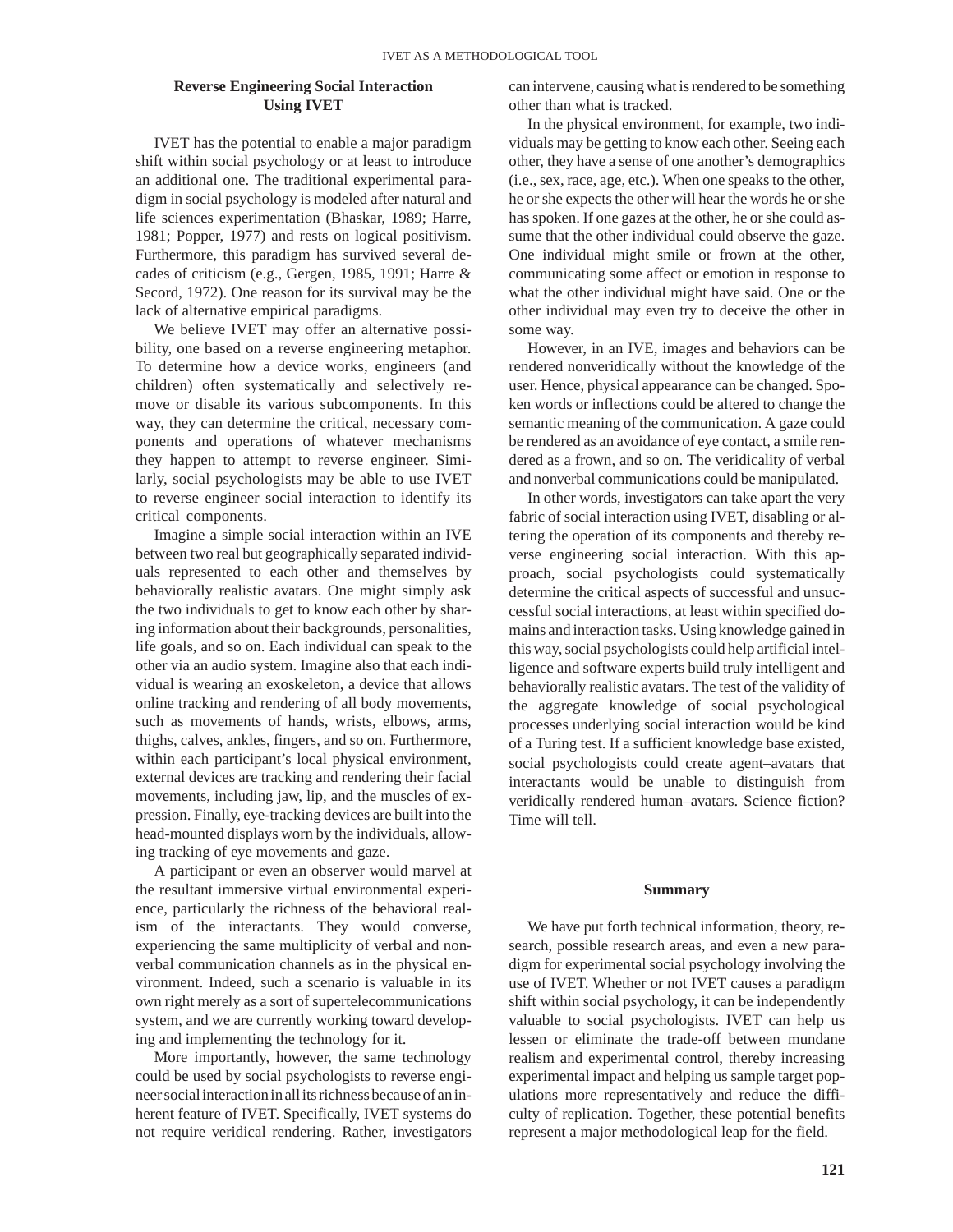### **Notes**

This research was supported by grants from the National Science Foundation (SBR-9872084 and SBR-9873432).

Jim Blascovich, Department of Psychology, University of California, Santa Barbara, CA 93106. E-mail: blascovi@psych.ucsb.edu

#### **References**

- Albright, M. J., & Graf, D. L. (1992). *Teaching in the information age: The role of educational technology.* San Francisco: Jossey-Bass.
- Allport, G. (1985). The historical background of social psychology. In G. Lindzey & E. Aronson (Eds.), *Handbook of social psychology* (3rd ed., Vol. I, pp. 1–46). New York: Random House.
- Aronson, E., & Carlsmith, J. M. (1969). Experimentation in social psychology. In G. Lindzey & E. Aronson (Eds.), *Handbook of social psychology* (2nd ed., Vol. II, pp. 1–79). Reading, MA: Addison-Wesley.
- Asch, S. E. (1955). Opinions and social pressure. *Scientific American, 193*(5), 31–35.
- Auld, L. W. S., & Pantellidis, V. S. (1994). Exploring virtual reality for classroom use: The Virtual Reality and Education Lab at East Carolina University. *Tech Trends, 39*(2), 29–31.
- Bailenson, J. N., Blascovich, J., Beall, A. C., & Loomis, J. (2000). Equilibrium theory revisited: Mutual gaze and personal space in virtual environments. *Presence: Teleoperators and Virtual Environments, 10,* 583–598.
- Baumrind, D. (1964). Some thoughts on ethics of research: After reading Milgram's "Behavioral Study of Obedience." *American Psychologist, 19,* 421–423.
- Bhaskar, R. (1989). *The possibility of naturalism* (2nd ed.). London: Verso.
- Biocca, F., & Levy, M. R. (1995). *Communication in the age of virtual reality.* Hillsdale, NJ: Lawrence Erlbaum Associates, Inc.
- Blascovich, J., & Ginsburg, G. P. (1974). Emergent norms and choice shifts involving risk. *Sociometry, 37*, 205–218.
- Blascovich, J., Ginsburg, G. P., & Howe, R. C. (1975). Blackjack and the risky shift: II. Monetary stakes. *Journal of Experimental Social Psychology, 11,* 224–232.
- Blascovich, J., Ginsburg, G. P., & Veach, T. L. (1975). A pluralistic explanation of choice shifts on the risk dimension. *Journal of Personality and Social Psychology, 31,* 422–429.
- Blascovich, J., Mendes, W. B., Hunter, S. B., Lickel, B., & Kowai-Bell, N. (2001). Perceiver threat during social interactions with stigmatized others. *Journal of Personality and Social Psychology, 80,* 253–267.
- Blascovich, J., Mendes, W. B., Hunter, S. B., & Salomon, K. (1999). Social "facilitation" as challenge and threat. *Journal of Personality and Social Psychology, 77,* 68–77.
- Blascovich, J., Veach, T. L., & Ginsburg, G. P. (1973). Blackjack and the risky shift. *Sociometry, 36,* 42–55.

Bond, C. F., & Titus, L. J. (1983). Social facilitation: A meta-analysis of 241 studies. *Psychological Bulletin, 94,* 265–292.

Brown, R. (1965). *Social psychology.* New York: Free Press.

- Campbell, D. T., & Stanley, J. C. (1963). Experimental and quasi-experimental designs for research in teaching. In N. L. Gage (Ed.), *Handbook of research on teaching* (pp. 171–246). Chicago: Rand McNally.
- Capin, T. K., Pandzic, I. S., Magnenat-Thalmann, N., & Thalmann, D. (1998). Realistic avatars and autonomous virtual humans in VLNET networked virtual environments. In R. Earnshaw & J.

Vince (Eds.), *Virtual worlds in the Internet* (pp. 157–177). New York: IEEE Computer Society Press.

- Caruso, D. (1999, April 26). Linking entertainment to violence. *New York Times,* p. C5.
- Caudell, T. P., & Mizell, D. W. (1992). Augmented Reality: An Application of heads-up display technology to manual manufacturing processes. *Proceedings of the IEEE Hawaii International Conference on Systems Sciences, 2,* 659–669.
- Chance, S. S., Gaunet, F., Beall, A. C., & Loomis, J. M. (1998). Locomotion mode affects the updating of objects encountered during travel: The contribution of vestibular and proprioceptive inputs to path integration. *Presence: Teleoperators and Virtual Environments, 7,* 168–178.
- Chi, D., Kokkevis, E., Ogunyemi, O., Bindiganavale, R., Hollick, M., Clarke, J., et al. (1997). Simulated casualties and medics for emergency training. In K. S. Morgan, H. M. Hoffman, D. Stredney, & S. J. Weghorst (Eds.), *Medicine meets virtual reality* (pp. 486–494). Amsterdam: IOS Press.
- Crocker, J., & Major, B. (1989). Social stigma and self-esteem: The self-protective properties of stigma. *Psychological Review, 96,* 608–630.
- Daft, R. L., & Lengel, R. H. (1984). Information richness: A new approach to managerial behavior and organizational design. In B. M. Staw & L. L. Cummings (Eds.), *Research in organizational behavior* (Vol. 6, pp. 191–233). Greenwich, CT: JAI.
- Daft, R. L., & Lengel, R. H. (1986). Organizational information requirements, media richness, and structure design. *Management Science, 32,* 554–571.
- Delaney, B. (1992, April). Virtual Reality Symposium. Saginaw Valley, Michigan: Saginaw Valley State University.
- Downes, M., Cavusoglu, M. C., Gantert, W., Way, L. W., & Tendick, F. (1998). Virtual environments for training critical skills in laparoscopic surgery. *Proceedings of Medicine Meets Virtual Reality, 6,* 316–322.
- Dutton, D. G., & Aron, A. P. (1974). Some evidence for heightened sexual attraction under conditions of high anxiety. *Journal of Personality and Social Psychology, 30,* 510–517.
- Emerson, T. C., & Revere, D. (1999). Virtual reality in training and education: Resource guide to citations and online information. Retrieved from http://www.hitl.washington.edu/kb/edvr/
- Feiner, S., MacIntyre, B., & Seligmann, D. (1993). Knowledge-based augmented reality.*Communications of the ACM, 36*(7), 52–62.
- Festinger, L. (1954). A theory of social comparison processes. *Human Relations, 7,* 117–140.
- Fiske, S. T. (1998). Stereotyping, prejudice, and discrimination. In D. T. Gilbert, S. T. Fiske, & G. Lindzey (Eds.), *The handbook of social psychology* (4th ed., Vol. 2, pp. 357–411). Boston: McGraw-Hill.
- Folz, G. (1991, April). Expanding the envelope: The core developers of autodesk cyberspace discuss the future. *CADalyst,* pp. 30–35.
- Gergen, K. J. (1985). The social constructionist movement in modern psychology. *American Psychologist, 40,* 266–275.
- Gergen, K. J. (1991). Emerging challenges for theory and psychology. *Theory & Psychology, 1,* 13–35.
- Haney, C., Banks, C., & Zimbardo, P. (1973). Interpersonal dynamics in a simulated prison. *International Journal of Criminology & Penology, 1*, 69–97.
- Hansen, C. H., & Hansen, R. D. (1988). Finding the face in the crowd: An anger superiority effect. *Journal of Personality and Social Psychology, 54,* 917–924.
- Harre, R. (1981). The positivist–empiricist approach and its alternative. In P. Reason & J. Rowan (Eds.), *Human inquiry: A sourcebook of new paradigm research* (pp. 3–17). New York: Wiley.
- Harre, R., & Secord, P. F. (1972). *The explanation of social behaviour.* Totowa, NJ: Rowman & Littlefield.
- Heeter, C. (1992). Being there: The subjective experience of presence. *Presence:TeleoperatorsandVirtualEnvironments,1,*262–271.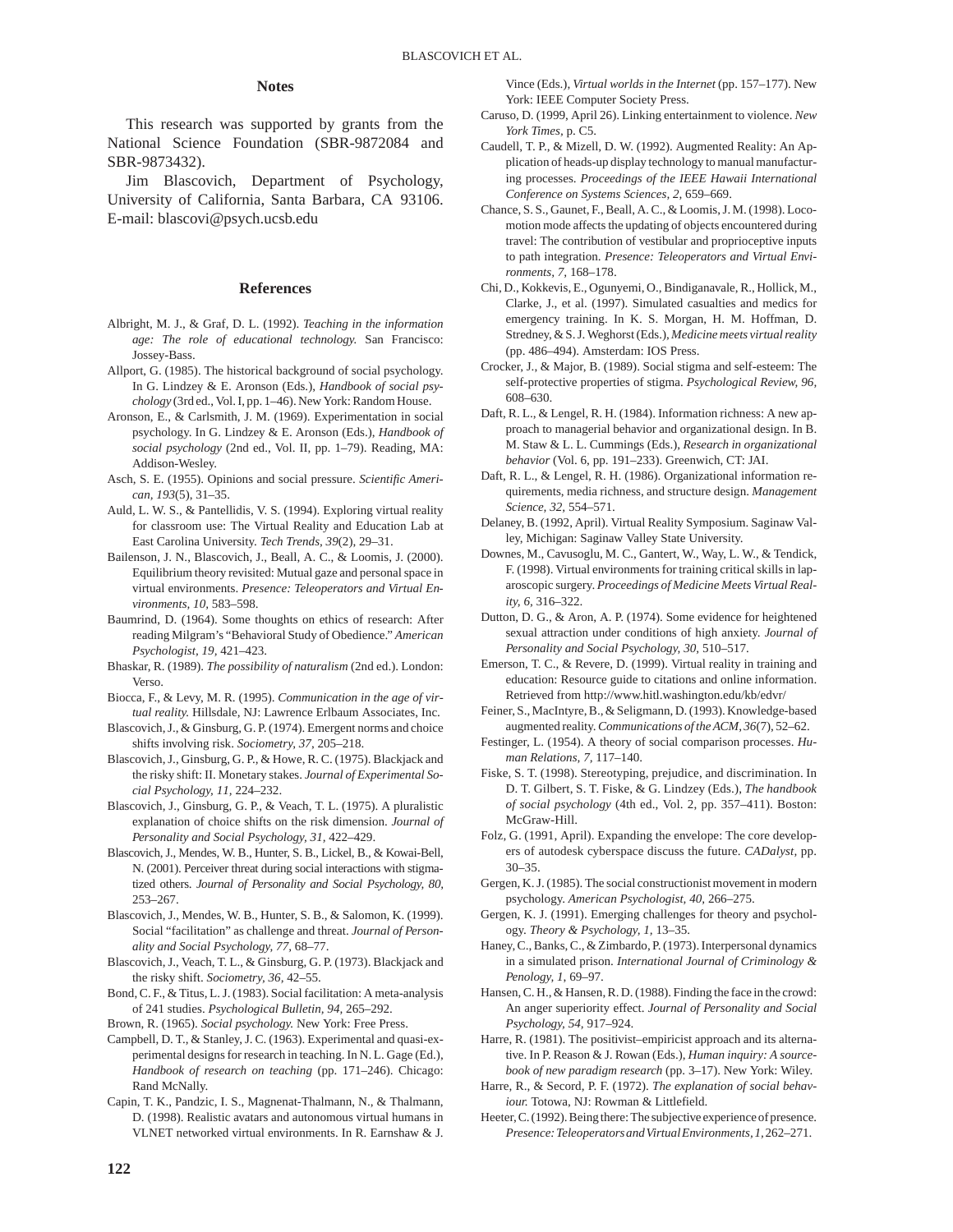- Held, R., & Durlach, N. (1992). Telepresence. *Presence: Teleoperators and Virtual Environments, 1,* 109–112.
- Hodges, L. F., Rothbaum, B. O., Kooper, R., Opdyke, D., Meyer, T., North, M., et al. (1995). Virtual environments for treating the fear of heights. *IEEE Computer, 28*(7), 27–34.
- Hoyt, C. L. (2000). *Social facilitation in virtual environments: A new methodological tool for social psychologists.* Unpublished master's thesis, University of California, Santa Barbara.
- Kalawsky, R. S. (1993). *The science of virtual reality and virtual environments.* Reading, MA: Addison-Wesley.
- Kaplan, A. (1963). *The conduct of inquiry: Methodology for behavioral science.* San Francisco: Chandler.
- Karla, P., Magnenat-Thalmann, N., Moccozet, L., Sannier, G., Aubel, A., & Thalmann, D. (1998). Real-time animation of realistic virtual humans.*IEEE Computer Graphics and Applications, 18*(5), 42–55.
- Kassarjian, H. H. (1963). Voting intentions and political perception. *Journal of Psychology, 56*(1), 85–88.
- Kiesler, S., Siegel, J., & McGuire, T. W. (1984). Social psychological aspects of computer-mediated communication. *American Psychologist, 39,* 1123–1134.
- Klatzky, R. L., Loomis, J. M., Beall, A. C., Chance, S. S., & Golledge, R. G. (1998). Spatial updating of self-position and orientation during real, imagined, and virtual locomotion. *Psychological Science, 9,* 293–298.
- Kogan, N., & Wallach, M. A. (1964). *Risk taking: A study in cognition and personality.* New York: Holt, Rinehart & Winston.
- Korn, J. H. (1997).*Illusions of reality: A history of deception in social psychology.* Albany: State University of New York Press.
- Lieberman, D. A. (1995). *Three studies of an asthma education video game.* Report to the NIH: National Institute of Allergy and Infectious Diseases, Bethesda, MD.
- Lieberman, D. A. (1997). Interactive video games for health promotion: Effects on knowledge, self-efficacy, social support, and health. In R. L. Street, Jr., W. R. Gold, & T. Manning (Eds.), *Health promotion and interactive technology: Theoretical applications and future directions* (pp. 103–120). Mahwah, NJ: Lawrence Erlbaum Associates, Inc.
- Linz, D., Donnerstein, E., & Penrod, S. (1984). The effects of multiple exposures to filmed violence against women. *Journal of Communication, 34,* 130–147.
- Loftin, R. B. (1993). Virtual environment technology for aerospace training. *Virtual Reality Systems, 1,* 36–38.
- Loomis, J. M. (1992). Distal attribution and presence. *Presence: Teleoperators and Virtual Environments, 1,* 113–119.
- Loomis, J. M., Blascovich, J. J., & Beall, A. C. (1999). Immersive virtual environments as a basic research tool in psychology. *Behavior Research Methods, Instruments, & Computers, 31,* 557–564.
- Loomis, J. M., Hebert, C., & Cicinelli, J. G. (1990). Active localization of virtual sounds. *Journal of the Acoustical Society of America, 88,* 1757–1764.
- Loomis, J. M., Klatzky, R. L., & Golledge, R. G. (1999). Auditory distance perception in real, virtual, and mixed environments. In Y. Ohta & H. Tamura (Eds.), *Mixed reality: Merging real and virtual worlds* (pp. 201–214). Tokyo: Ohmsha.
- Luhtanen, R., & Crocker, J. (1991). Self-esteem and intergroup comparisons: Toward a theory of collective self-esteem. In J. Suls & T. A. Wills (Eds.), *Social comparison: Contemporary theory and research* (pp. 211–234). Hillsdale, NJ: Lawrence Erlbaum Associates, Inc.
- Maddox, W. T., & Ashby, F. G. (1996). Perceptual separability, decisional separability, and the identification-speeded classification relationship. *Journal of Experimental Psychology: Human Perception and Performance, 22,* 795–817.
- Massaro, D. W., Cohen, M. M., Daniel, S., & Cole, R. A. (1999). Developing and evaluating conversational agents. In P. A. Hancock (Ed.), *Human performance and ergonomics* (pp. 173–194). San Diego, CA: Academic.
- McGregor, H. A., Lieberman, J. D., Greenberg, J., Solomon, S., Arndt, J., Simon, L., et al. (1997). Terror management and aggression: Evidence that mortality salience motivates aggression against worldview-threatening others. *Journal of Personality and Social Psychology, 74,* 590–605.
- Milgram, S. (1963). Behavioral study of obedience. *Journal of Abnormal & Social Psychology, 67,* 371–378.
- Milgram, S. (1974). *Obedience to authority: An experimental view.* New York: Harper & Row.
- Mixon, D. (1972). Instead of deception. *Journal for the Theory of Social Behaviour, 2,* 145–177.
- Neale, H. R., Brown, D. J., Cobb, S. V. G., & Wilson, J. R. (1999). Structured evaluation of virtual environments for special needs education. *Presence: Teleoperators and Virtual Environments, 8,* 264–282.
- Peruch, P., & Gaunet, F. (1998). Virtual environments as a promising tool for investigating human spatial cognition. *Current Psychology of Cognition, 17,* 881–899.
- Popper, K. (1977). *The logic of scientific discovery.* London: Hutchinson.
- Pyszczynski, T., Greenberg, J., & Solomon, S. (1999). A dual-process model of defense against conscious and unconscious death-related thoughts: An extension of terror management theory. *Psychological Review, 106,* 835–845.
- Raven, B. H. (1999). Reflections on interpersonal influence and social power in experimental social psychology. In A. Rodrigues & R. V. Levine (Eds.), *Reflections on 100 years of experimental social psychology* (pp. 114–134). New York: Basic Books.
- Raven, B. H., Schwarzwald, J., & Koslowsky, M. (1998). Conceptualizing and measuring a power/interaction model of interpersonal influence. *Journal of Applied Social Psychology, 28,* 307–332.
- Riva, G., Wiederhold, B. K., & Molinari, E. (1998). *Virtual environments in clinical psychology and neuroscience: Methods and techniques in advanced patient therapist interaction.* Amsterdam: IOS Press.
- Rizzo, A. A., Buckwalter, J. G., Bowerly, T., van der Zaag, C., Humphrey, L., Neumann, U., et al. (2000). The virtual classroom: A virtual reality environment for the assessment and rehabilitation of attention deficits. *CyberPsychology and Behavior, 3,* 483–499.
- Rosenthal, R. (1979). The file drawer problem and tolerance for null results. *Psychological Bulletin, 86,* 638–641.
- Rothbaum, B. O., Hodges, L. F., Kooper, R., Opdyke, D., Williford, J., & North, M. M. (1995). Virtual reality graded exposure in the treatment of acrophobia: A case report. *Behavior Therapy, 26,* 547–554.
- Rothbaum, B. O., Hodges, L. F., Smith, S., Lee, J. H., & Price, L. (2000). A controlled virtual reality exposure therapy for the fear of flying. *Journal of Consulting and Clinical Psychology, 68,* 1020–1026.
- Roussos, M., & Gillingham, M. G. (1998, April). *Evaluation of an immersive collaborative virtual learning environment for K–12 education.* Paper presented at the Roundtable at the American Educational Research Association Annual Meeting, San Diego, CA.
- Roussos, M., Johnson, A., Moher, T., Leigh, J., Vasilakis, C., & Barnes, C. (1999). Learning and building together in an immersive virtual world. *Presence: Teleoperators and Virtual Environments, 8,* 247–263.
- Salzman, M. C., Dede, C., Loftin, R. B., & Chen, J. (1999). A model for understanding how virtual reality aids complex conceptual learning. *Presence: Teleoperators and Virtual Environments, 8,* 293–316.
- Sannier, G., & Thalmann, M. N. (1997, June). *A user friendly texture-fitting methodology for virtual humans.* Paper presented at Computer Graphics International, Hasselt-Diepenbeek, Belgium.
- Satava, R. M. (1993). Virtual reality surgical simulator: The first steps. *Surgical Endoscopy, 7,* 203–205.